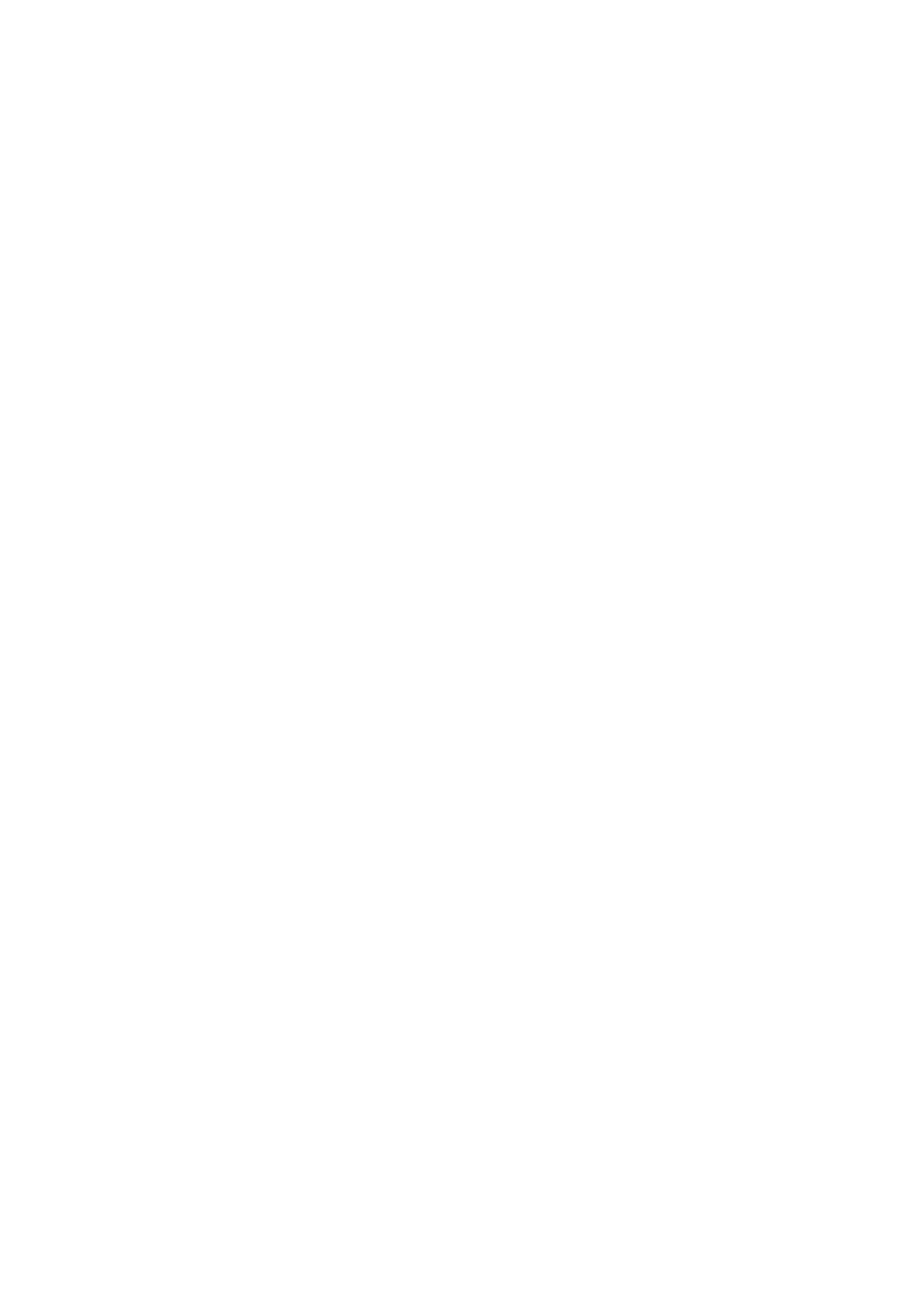#### Installing Red Hat JBoss Developer Studio

Misha Husnain Ali mhusnain@redhat.com

Supriya Takkhi sbharadw@redhat.com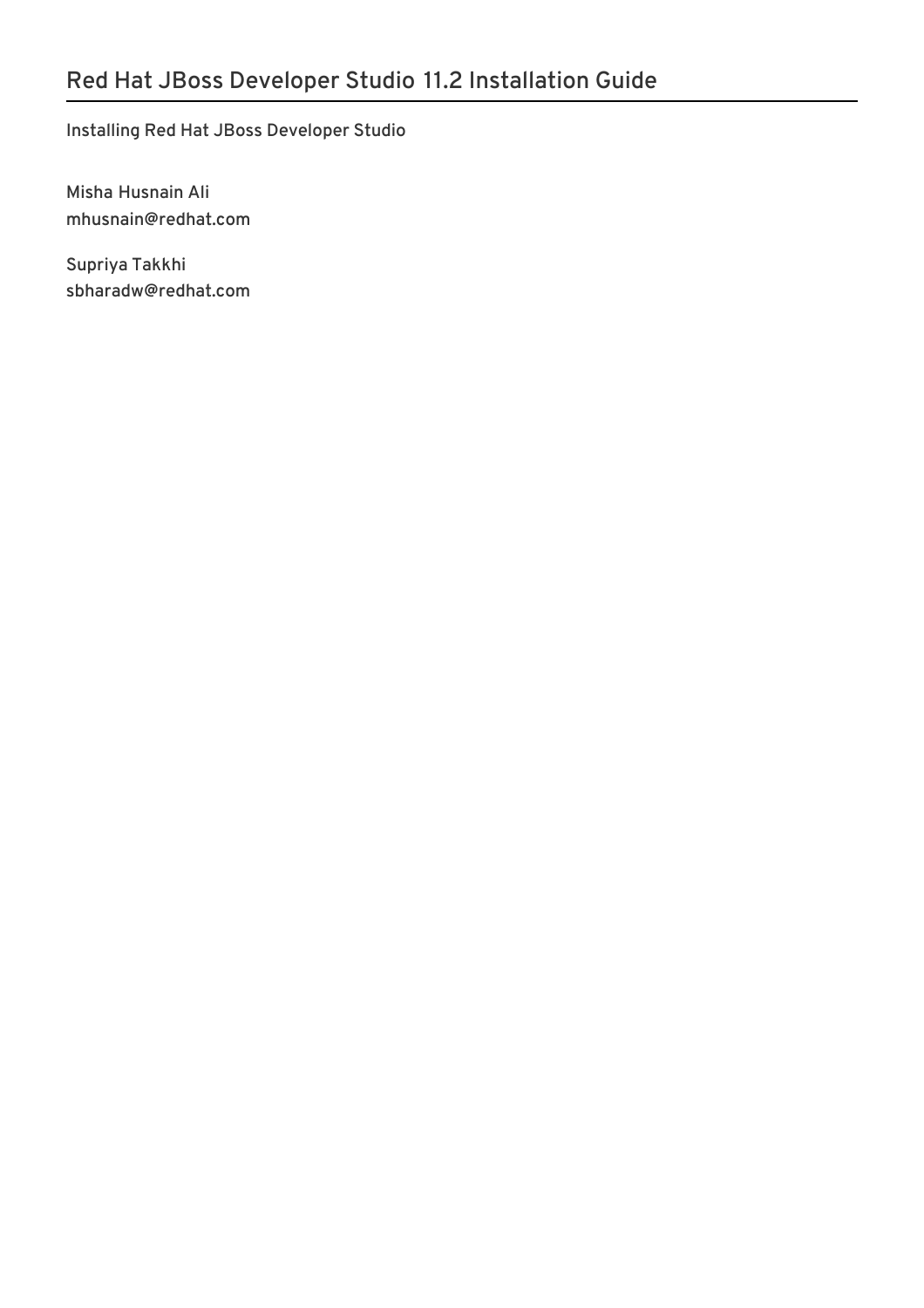### **Legal Notice**

Copyright © 2018 Red Hat, Inc.

The text of and illustrations in this document are licensed by Red Hat under a Creative Commons Attribution–Share Alike 3.0 Unported license ("CC-BY-SA"). An explanation of CC-BY-SA is available at

http://creativecommons.org/licenses/by-sa/3.0/

. In accordance with CC-BY-SA, if you distribute this document or an adaptation of it, you must provide the URL for the original version.

Red Hat, as the licensor of this document, waives the right to enforce, and agrees not to assert, Section 4d of CC-BY-SA to the fullest extent permitted by applicable law.

Red Hat, Red Hat Enterprise Linux, the Shadowman logo, JBoss, OpenShift, Fedora, the Infinity logo, and RHCE are trademarks of Red Hat, Inc., registered in the United States and other countries.

Linux ® is the registered trademark of Linus Torvalds in the United States and other countries.

Java ® is a registered trademark of Oracle and/or its affiliates.

XFS ® is a trademark of Silicon Graphics International Corp. or its subsidiaries in the United States and/or other countries.

MySQL ® is a registered trademark of MySQL AB in the United States, the European Union and other countries.

Node.js ® is an official trademark of Joyent. Red Hat Software Collections is not formally related to or endorsed by the official Joyent Node.js open source or commercial project.

The OpenStack ® Word Mark and OpenStack logo are either registered trademarks/service marks or trademarks/service marks of the OpenStack Foundation, in the United States and other countries and are used with the OpenStack Foundation's permission. We are not affiliated with, endorsed or sponsored by the OpenStack Foundation, or the OpenStack community.

All other trademarks are the property of their respective owners.

### **Abstract**

Information for users installing Red Hat JBoss Developer Studio. This guide describes all prerequisites for a successful installation of the product followed by a number of installation methods, including how to use your existing installation of Eclipse.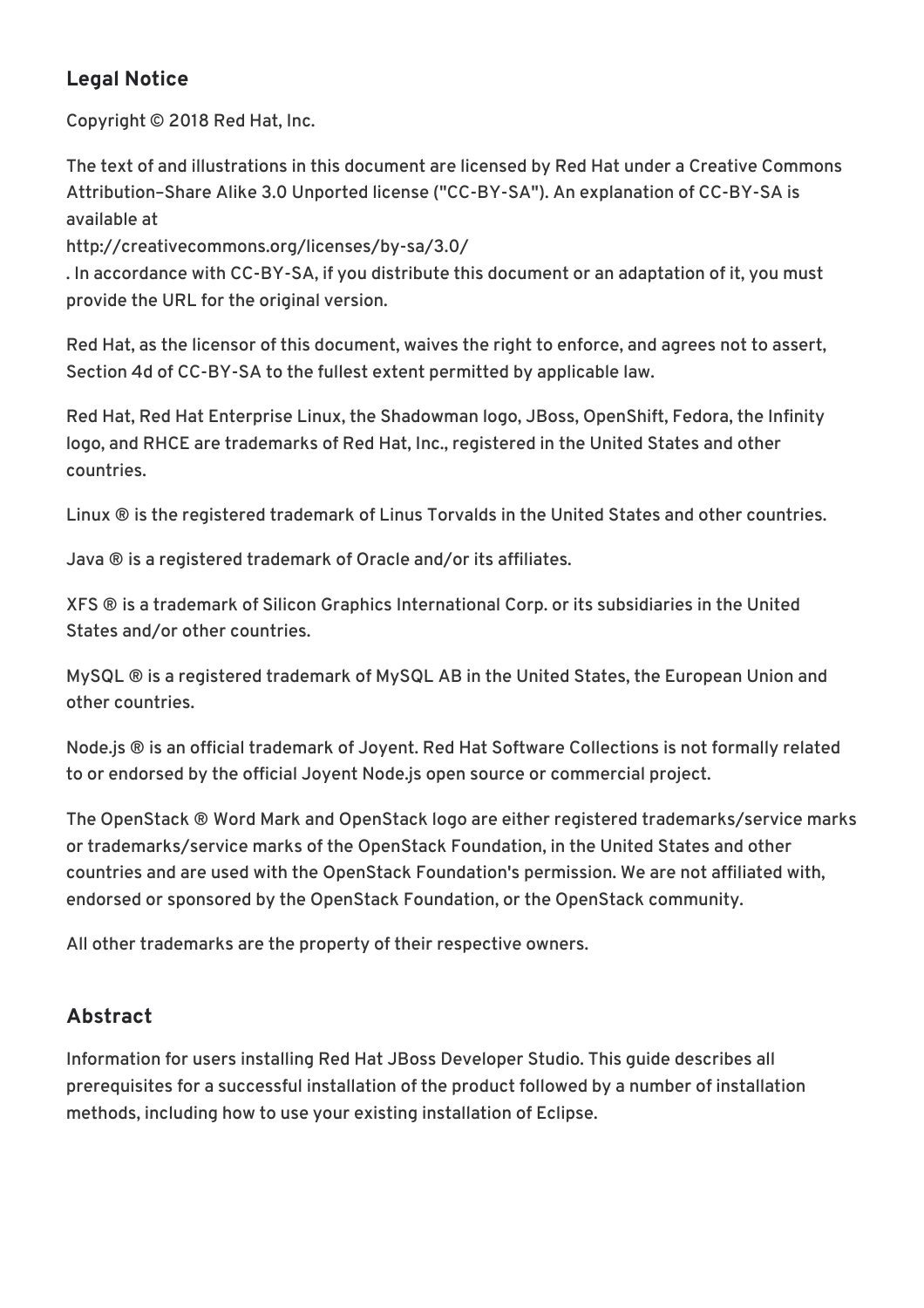### **Table of Contents**

| CHAPTER 2. UNDERSTANDING JBOSS DEVELOPER STUDIO INSTALLATION PREREQUISITES  4      |
|------------------------------------------------------------------------------------|
|                                                                                    |
|                                                                                    |
|                                                                                    |
|                                                                                    |
|                                                                                    |
|                                                                                    |
|                                                                                    |
|                                                                                    |
|                                                                                    |
| CHAPTER 5. INSTALLING JBOSS DEVELOPER STUDIO STAND-ALONE USING THE INSTALLER  9    |
|                                                                                    |
| CHAPTER 6. INSTALLING JBOSS DEVELOPER STUDIO THROUGH RED HAT DEVELOPMENT SUITE  10 |
|                                                                                    |
|                                                                                    |
| 12                                                                                 |
| 13                                                                                 |
| 13                                                                                 |
| 13                                                                                 |
|                                                                                    |
|                                                                                    |
| 15                                                                                 |
|                                                                                    |
| 17                                                                                 |
|                                                                                    |
| 18                                                                                 |
|                                                                                    |
|                                                                                    |
| 19                                                                                 |
| 20                                                                                 |
| CHAPTER 11. REPORTING ISSUES FROM WITHIN RED HAT JBOSS DEVELOPER STUDIO  21        |
|                                                                                    |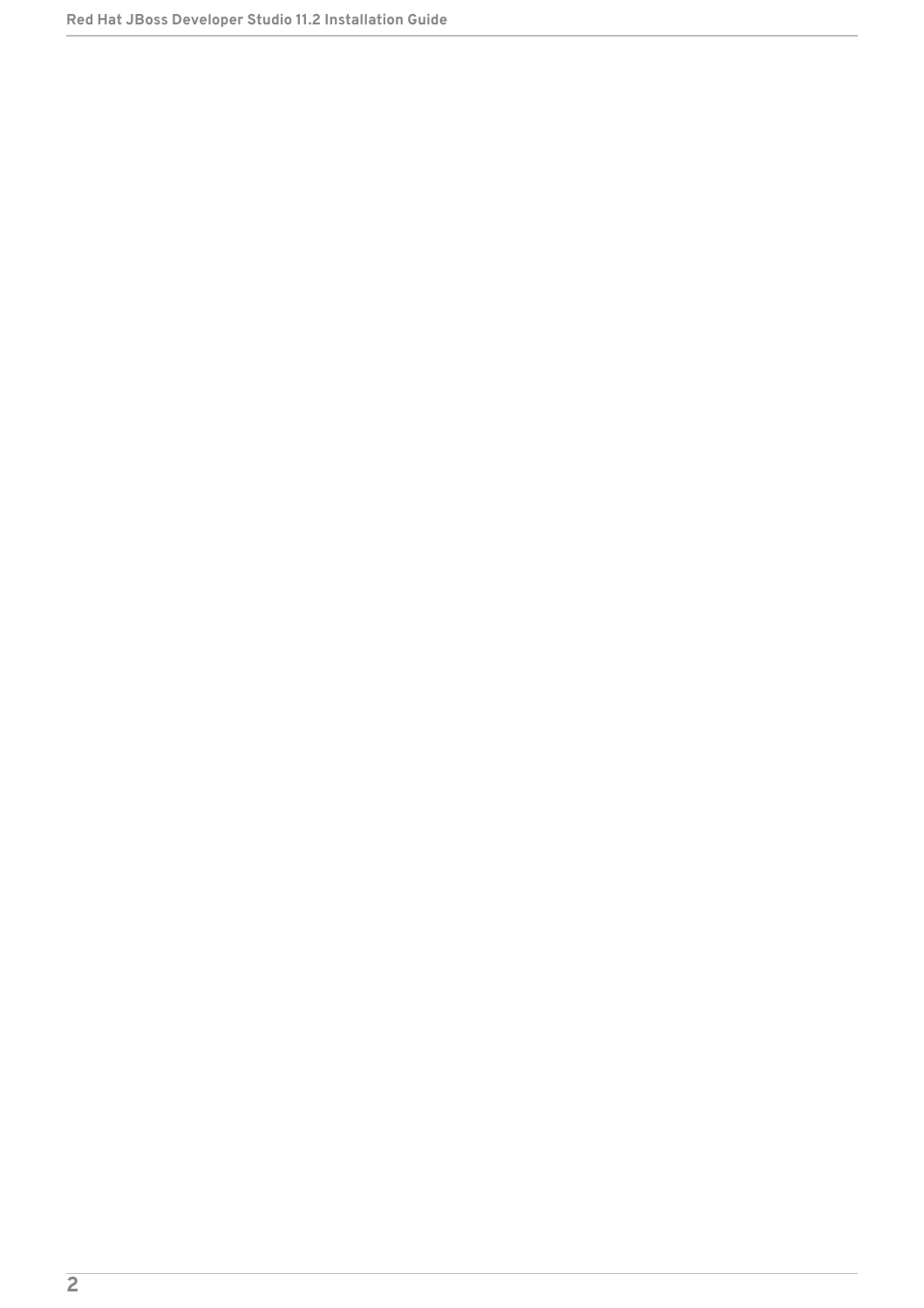## <span id="page-6-0"></span>**CHAPTER 1. INTRODUCING JBOSS DEVELOPER STUDIO INSTALLATION OPTIONS**

JBoss Developer Studio can be installed in a variety of ways. Depending on your circumstance, use one of the following installation methods:

- Chapter 4, *Installing JBoss [Developer](#page-10-0) Studio in Eclipse*
	- Section 4.1, "Installing JBoss [Developer](#page-10-1) Studio in Eclipse when Online"
	- Section 4.2, "Installing JBoss [Developer](#page-11-0) Studio in Eclipse when Offline"
- Chapter 5, *Installing JBoss Developer Studio [Stand-alone](#page-12-0) Using the Installer*
- Chapter 6, *Installing JBoss Developer Studio through Red Hat [Development](#page-13-0) Suite*
- Chapter 7, *Installing JBoss [Developer](#page-14-0) Studio Using RPM*
- Chapter 8, *[Performing](#page-16-0) Advanced Installation Tasks*
	- Section 8.1, "Installing Red Hat JBoss [Developer](#page-16-1) Studio Using a Script"
	- Section 8.2, "Building the Red Hat JBoss Developer Studio [Stand-alone](#page-17-0) Installer from Source"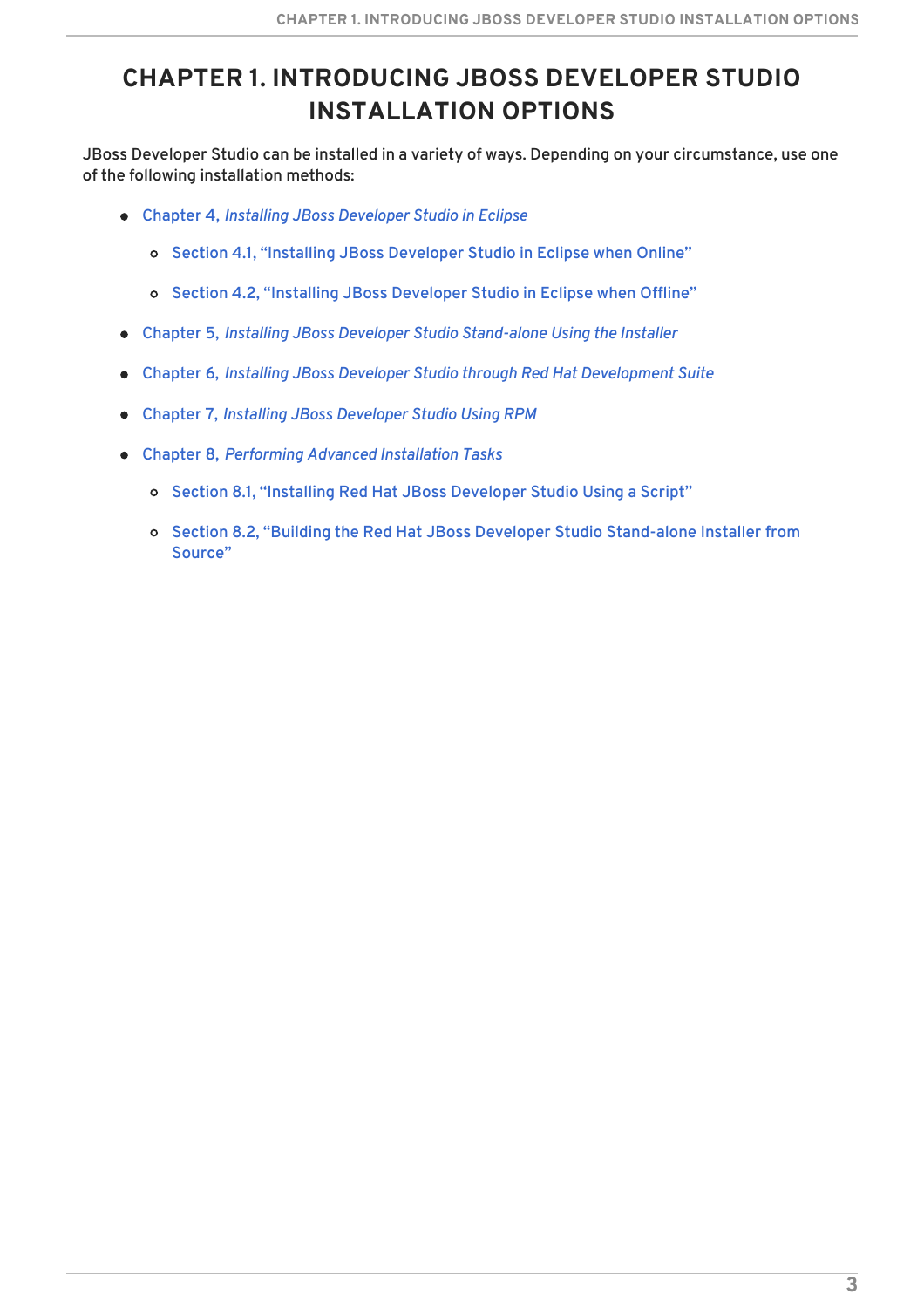## <span id="page-7-0"></span>**CHAPTER 2. UNDERSTANDING JBOSS DEVELOPER STUDIO INSTALLATION PREREQUISITES**

### <span id="page-7-1"></span>**2.1. HARDWARE AND SOFTWARE REQUIREMENTS**

JBoss Developer Studio 11.2 is supported for use with a range of operating systems, architecture, and Java developer kit combinations; for a complete list, see https://access.redhat.com/documentation/en[us/red\\_hat\\_jboss\\_developer\\_studio/11.2/html/supported\\_configurations\\_and\\_components/](https://access.redhat.com/documentation/en-us/red_hat_jboss_developer_studio/11.2/html/supported_configurations_and_components/) on the Red Hat Customer Portal.

Following are the prerequisites for installing JBoss Developer Studio:

- 1. Minimum hardware requirements:
	- a. 4 GB RAM (minimum 2 GB RAM)
	- b. 2 GB hard disk space
- 2. Software requirements:
	- a. [Install](#page-8-0) JDK 8 (Red Hat OpenJDK is recommended)

## <span id="page-7-2"></span>**2.2. INSTALLING OPENJDK 8**

Unless you already have Java 8 installed on your system, use the OpenJDK distribution provided by Red Hat. This section describes how to install OpenJDK by Red Hat on Microsoft Windows and Red Hat Enterprise Linux.

#### <span id="page-7-3"></span>**2.2.1. Installing OpenJDK on Microsoft Windows**

To install OpenJDK 1.8.0 on Windows using the MSI-based installer:

- 1. Download the MSI-based installer from: [http://developers.redhat.com/products/openjdk/overview/.](http://developers.redhat.com/products/openjdk/overview/)
- 2. Run the installer and follow the on-screen instructions to install.
- 3. To configure JBoss Developer Studio to use OpenJDK, follow the [instructions](http://help.eclipse.org/mars/index.jsp?topic=%2Forg.eclipse.jdt.doc.user%2Ftasks%2Ftasks-JREs.htm&cp=1_3_5) at Working with JREs.

#### <span id="page-7-4"></span>**2.2.2. Installing OpenJDK on Red Hat Enterprise Linux**

To install OpenJDK 1.8.0 on Red Hat Enterprise Linux:



#### **NOTE**

All the commands in the following procedure must be run as the **root** user.

1. Register and subscribe the system by running the following command:

```
# subscription-manager register
```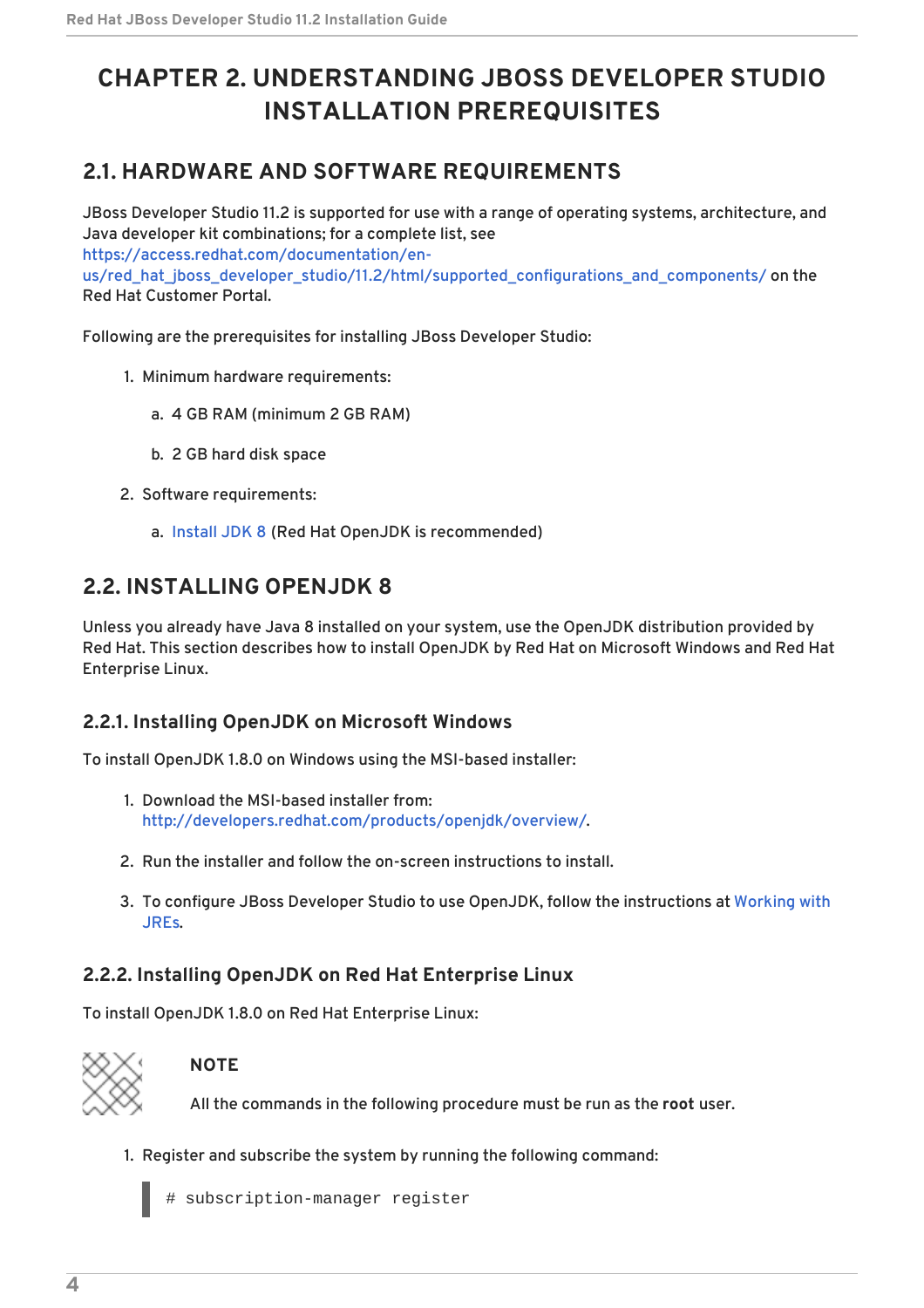- <span id="page-8-0"></span>2. When prompted, enter your Red Hat Customer Portal username and password.
- 3. To find a suitable subscription, such as Developer Subscription, run the following command:

# subscription-manager list --available

This command lists the available subscriptions and details of the subscriptions. Note down the pool ID of the appropriate subscription.

4. To attach a subscription to your system, run the following command:

# subscription-manager attach --pool=*<pool ID from previous command>*

- 5. To install OpenJDK RPMs:
	- # yum install java-1.8.0-openjdk-devel

### **NOTE**

Install the **java-1.8.0-openjdk-demo** package for examples of Java applications and the **java-1.8.0-openjdk-src** package to debug your applications. Both packages are available from the *Optional* repository. Use the following command to enable that repository on your system:

# subscription-manager repos --enable=rhel-7-server-optionalrpms

Substitute the version number in the above command with **6** if you use Red Hat Enterprise Linux 6.

Use the following command to install the packages:

# yum install java-1.8.0-openjdk-src java-1.8.0-openjdk-demo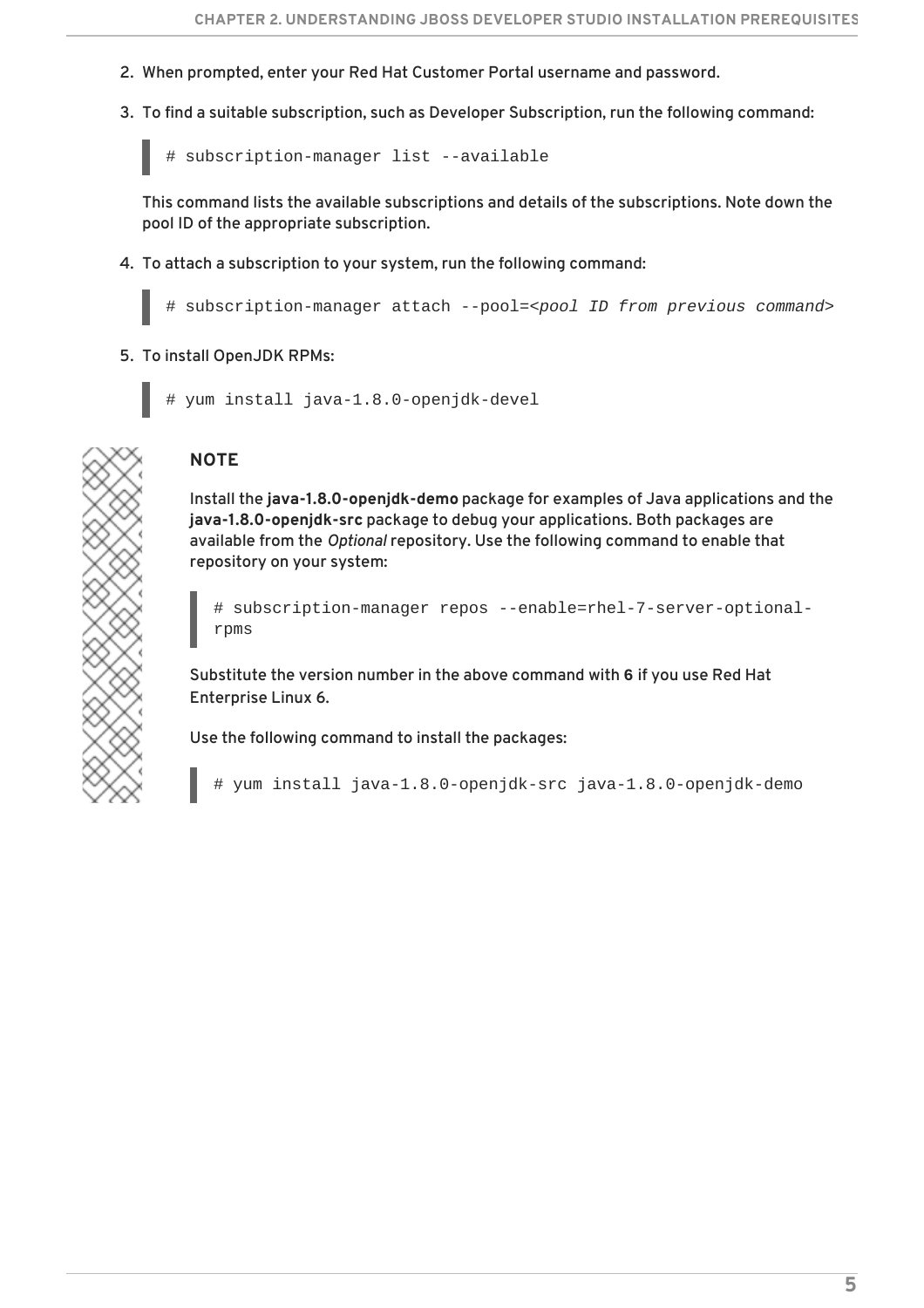## **CHAPTER 3. SHARED INSTALLATION OF JBOSS DEVELOPER STUDIO**

<span id="page-9-0"></span>For installation of JBoss Developer Studio on Red Hat Enterprise Linux:

If you install JBoss Developer Studio using RPM on Red Hat Enterprise Linux and then install or update any feature (example: install a feature from Red Hat Central), the newly installed feature gets installed in your home directory (~/.eclipse).

For installation of JBoss Developer Studio on Windows:

If you install JBoss Developer Studio on Windows in a folder accessible to all the users (example: c:\devstudio), this DevStudio instance can be used by all the users. However, if the main installation folder is not writable by a given user, any newly installed feature and update gets saved inside the user's home directory.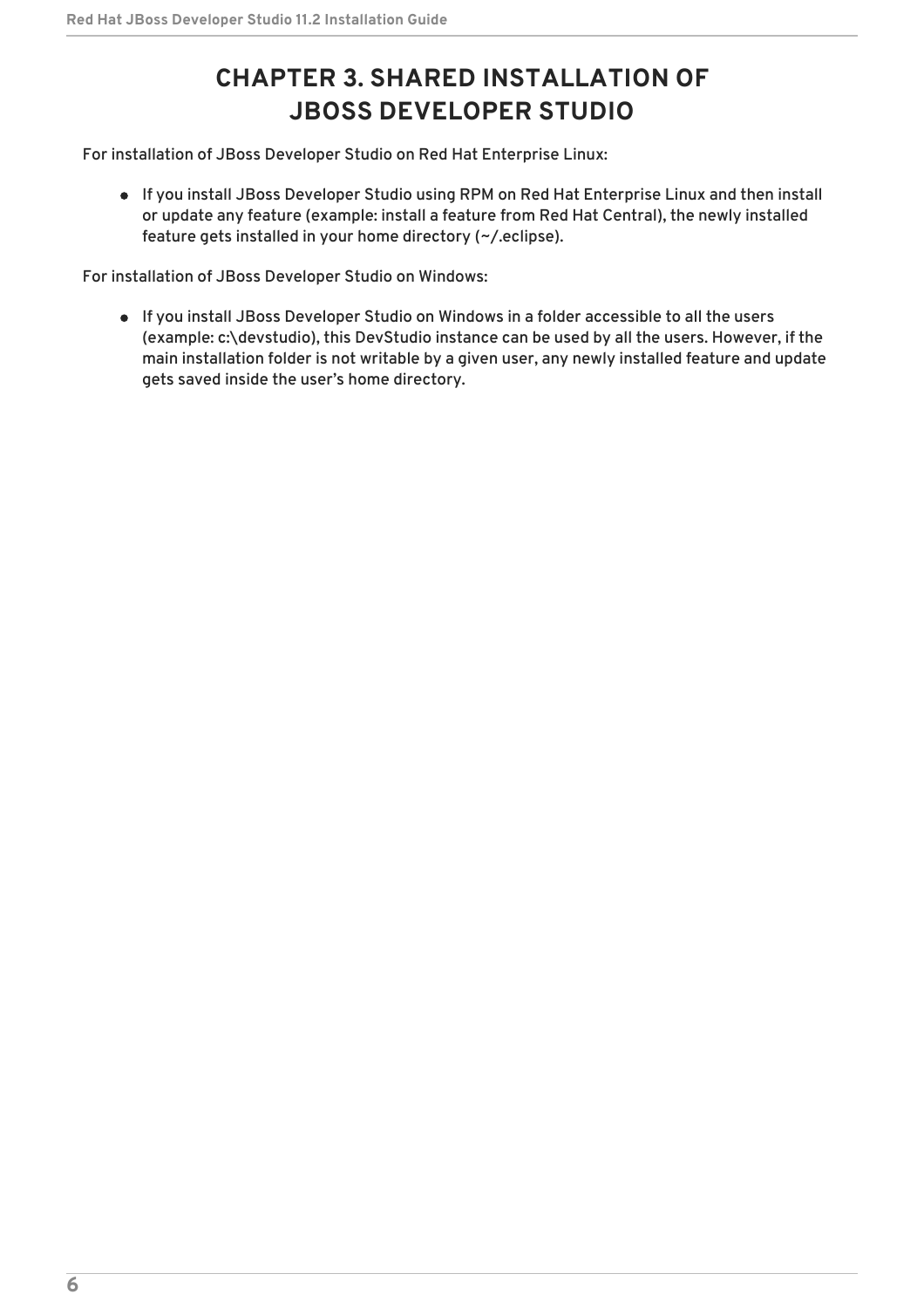## <span id="page-10-0"></span>**CHAPTER 4. INSTALLING JBOSS DEVELOPER STUDIO IN ECLIPSE**

JBoss Developer Studio for Eclipse packages the JBoss Developer Studio plug-ins for your existing Eclipse instance. You can either install JBoss Developer Studio from the Eclipse Marketplace when you are online or use the **Update Site Zip** to install it when you are offline.

## <span id="page-10-1"></span>**4.1. INSTALLING JBOSS DEVELOPER STUDIO IN ECLIPSE WHEN ONLINE**

JBoss Developer Studio is available to install from Eclipse Marketplace when you are online.



#### **IMPORTANT**

If anytime before or during the installation, you are asked about selecting additional features to install, you may select JBoss Fuse Tooling to use the Fuse tooling features after the installation is complete.

To install JBoss Developer Studio BYOE from Eclipse Marketplace:

- 1. Start Eclipse Oxygen.
- 2. Click **Help** > **Eclipse Marketplace**, locate **Red Hat JBoss Developer Studio 11.2 GA** , and click **Install**.
- 3. Follow the on-screen instructions to complete the installation process.

During the installation process, if you receive warnings about installing unsigned content, review the details of the content and if satisfied, click **OK** to continue with the installation.

After the installation is complete, you are prompted to restart Eclipse. Click **Yes** to restart immediately and **No** if you need to save any unsaved changes to open projects. Note that the IDE changes do not take effect until Eclipse is restarted.

## <span id="page-10-2"></span>**4.2. INSTALLING JBOSS DEVELOPER STUDIO IN ECLIPSE WHEN OFFLINE**

You need the **Update Site Zip** to install JBoss Developer Studio in Eclipse in the offline mode. Alternatively, you can also use an installer downloaded on your system instead of the **Update Site Zip** to install JBoss Developer Studio in Eclipse when Offline. Note that the **Target Platform Zip** contains the features on which DevStudio depends. It also contains the sources of all the included plugins. You can download the **Target Platform Zip** from <https://devstudio.redhat.com/11/stable/updates/>.



#### **IMPORTANT**

- You must first be online to download the *.zip* file before proceeding to install JBoss Developer Studio in Eclipse in the offline mode.
- If anytime before or during the installation, you are asked about selecting additional features to install, you may select JBoss Fuse Tooling to use the Fuse tooling features after the installation is complete.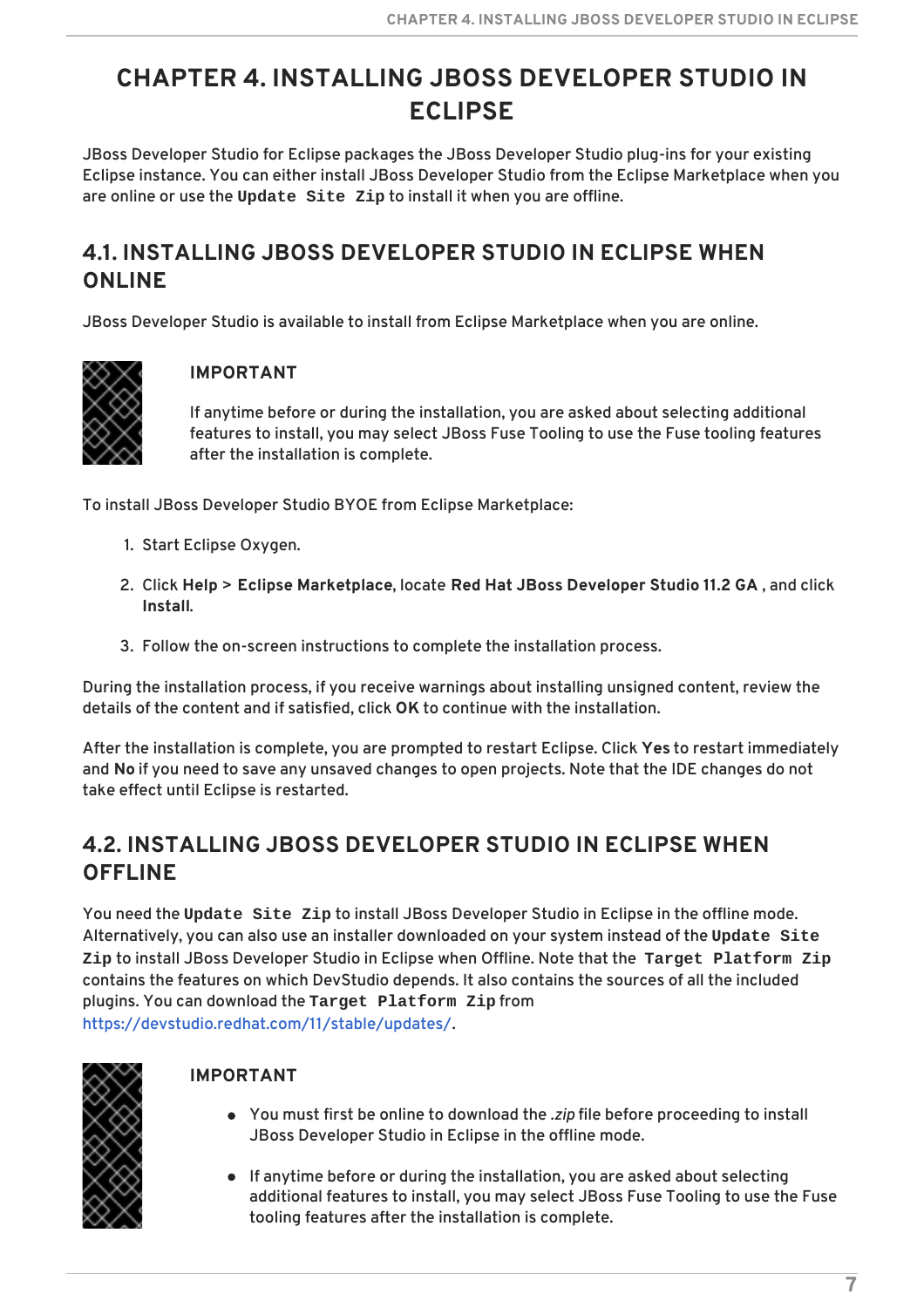#### <span id="page-11-0"></span>To install JBoss Developer Studio in Eclipse in offline mode:

- 1. Download the **Red Hat JBoss Developer Studio 11.2 Update Site Zip** from [https://devstudio.redhat.com/11/stable/updates/.](https://devstudio.redhat.com/11/stable/updates/)
- 2. Start Eclipse Oxygen.
- 3. Click **Help** > **Install New Software**.
- 4. In the **Work with** field, enter the path of the **Update Site Zip** file. Alternatively, click **Add** and click **Archive** to locate the file.
- 5. From the table of components, select **Red Hat JBoss Developer Studio 11 - Bring Your Own Eclipse** and click **Next**.
- 6. Follow the on-screen instructions to complete the installation process.

During the installation process, you may receive warnings about installing unsigned content. If this is the case, review the details of the content and if satisfied, click **OK** to continue with the installation.

After the installation is complete, you are prompted to restart Eclipse. Click **Yes** to restart immediately and **No** to save any unsaved changes to open projects. Note that the IDE changes do not take effect until Eclipse is restarted.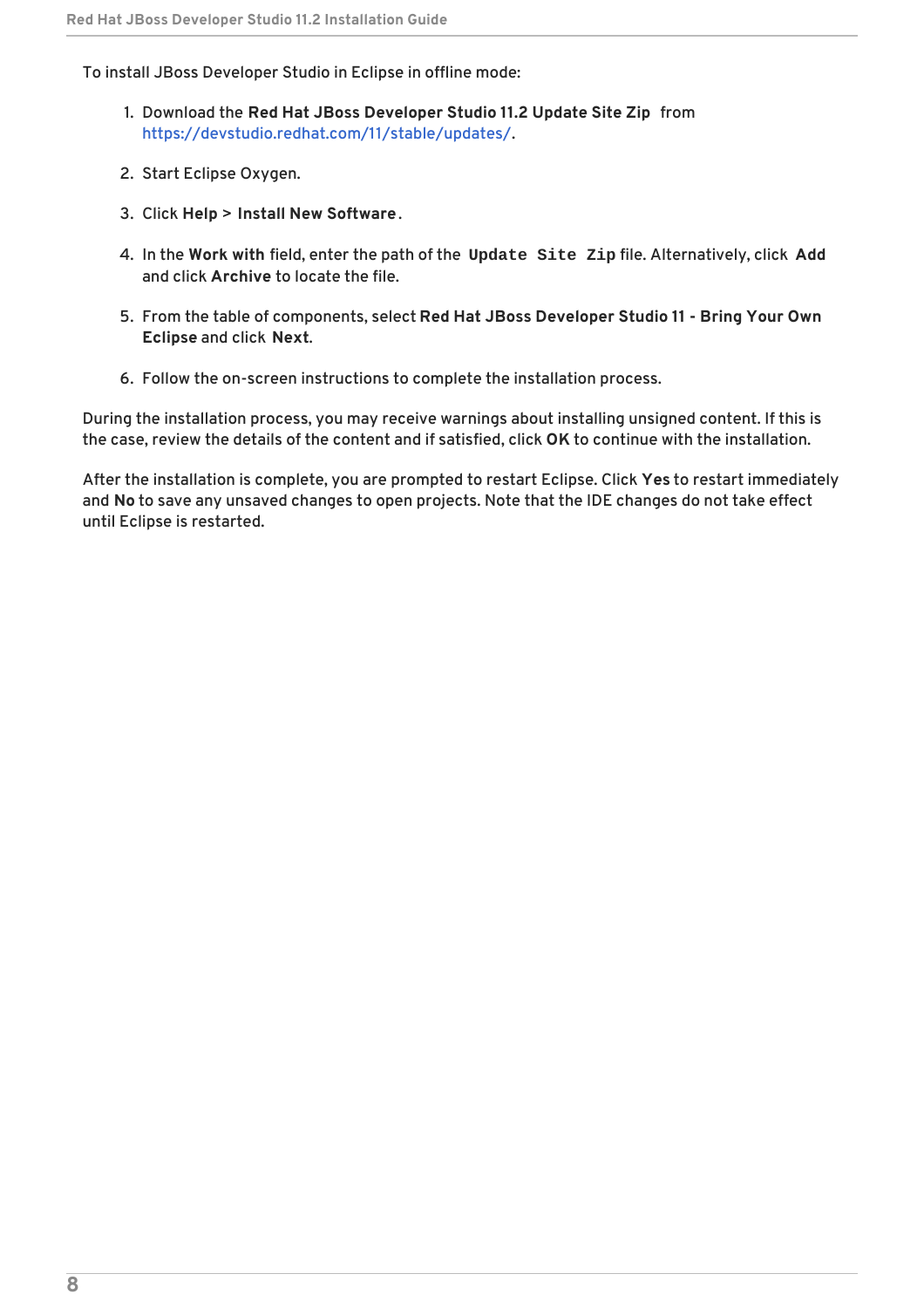## <span id="page-12-0"></span>**CHAPTER 5. INSTALLING JBOSS DEVELOPER STUDIO STAND-ALONE USING THE INSTALLER**

JBoss Developer Studio stand-alone packages the JBoss Developer Studio plug-ins with Eclipse and dependent third-party plug-ins in an installer for all operating systems.

The installer provided to install JBoss Developer Studio stand-alone is available from a variety of sources, including the Red Hat Customer Portal.



#### **IMPORTANT**

If anytime before or during the installation, you are asked about selecting additional features to install, you may select JBoss Fuse Tooling to use the Fuse tooling features after the installation is complete.

To install JBoss Developer Studio stand-alone:

- 1. Download **Red Hat JBoss Developer Studio 11.2 Stand-alone Installer** from JBoss Developer Studio Software [Downloads.](https://access.redhat.com/jbossnetwork/restricted/listSoftware.html?product=jbossdeveloperstudio&downloadType=distributions)
- 2. Start the installer:

\$ cd */path/to/.jar* \$ java -jar devstudio-*11.2.0.GA*-installer-standalone.jar

Alternatively, you can start the installer by double-clicking the **.jar** file. On OS X systems, hold control and click the **.jar** file, click **Open**, review the **.jar** file details and if satisfied, click **Open**.

3. Follow the on-screen instructions to complete the installation process.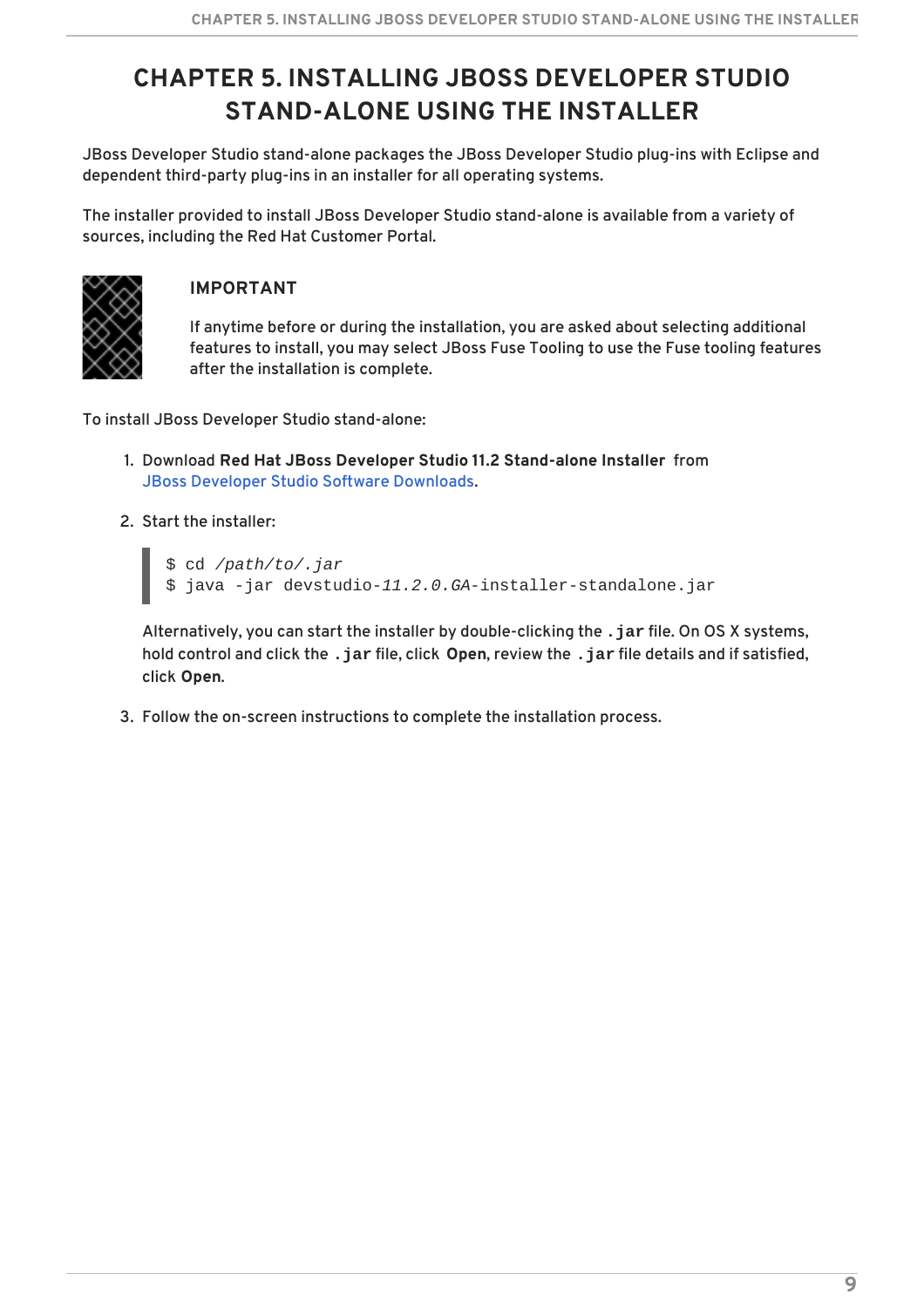## <span id="page-13-0"></span>**CHAPTER 6. INSTALLING JBOSS DEVELOPER STUDIO THROUGH RED HAT DEVELOPMENT SUITE**

You can install JBoss Developer Studio as part of Red Hat Development Suite on 64-bit Microsoft Windows, macOS, and Red Hat Enterprise Linux 7.

The Red Hat Development Suite Installer can install the following components; however, some of them are optional:

- OpenJDK
- Red Hat JBoss Developer Studio
- Cygwin
- Red Hat Container Development Kit
- Vagrant
- VirtualBox
- Red Hat JBoss Enterprise Application Platform
- Red Hat JBoss Fuse Tooling

For details of the components installed through Red Hat Development Suite, see [Component](https://access.redhat.com/documentation/en-us/red_hat_development_suite/2.2/html-single/installation_guide/#red_hat_development_suite_component_details) Details in the *Red Hat Development Suite Installation Guide*.

For instructions on installing Red Hat Development Suite, see the Red Hat [Development](https://access.redhat.com/documentation/en-us/red_hat_development_suite/2.2/html-single/installation_guide/) Suite Installation Guide.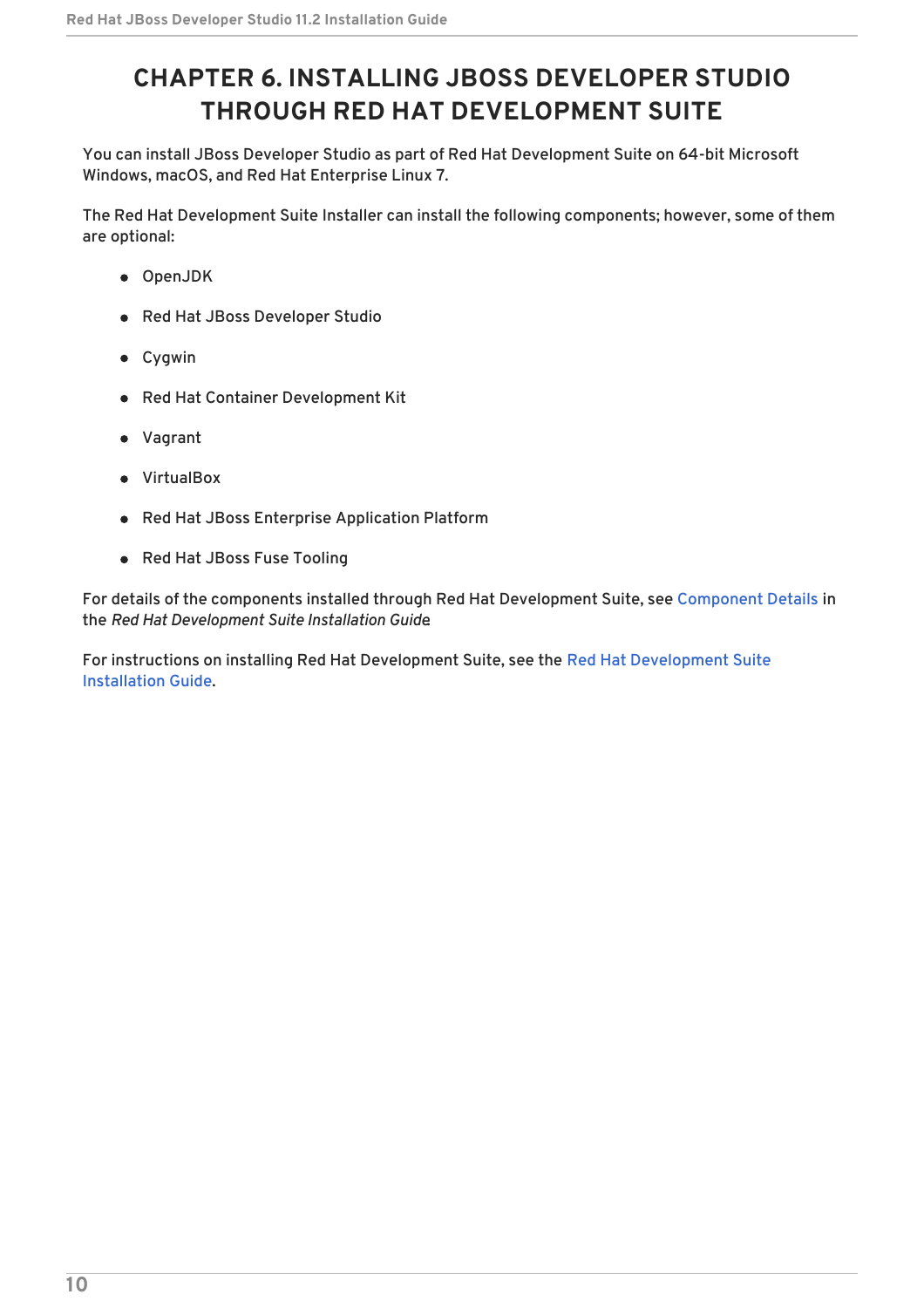## <span id="page-14-0"></span>**CHAPTER 7. INSTALLING JBOSS DEVELOPER STUDIO USING RPM**

On Red Hat Enterprise Linux 7.4 and higher, JBoss Developer Studio can be installed using the standard package management system. RPM packages that use the software collections format are provided in the Red Hat Developer Tools repository. This section explains how to enable that repository and install JBoss Developer Studio from RPM packages.

The Red Hat Developer Tools repository includes the following RPMs:

- **•** Eclipse
- **•** Devstudio
- CDK
- Kompose: Kompose is being released as Technology Preview for this Red Hat Developer Tools 1.0 release. For information on support for features released as Technology Preview, see [Technology](https://access.redhat.com/support/offerings/techpreview) Preview Features Support Scope .



#### **IMPORTANT**

Installation of third-party plugins that are not included in Red Hat Central, may corrupt JBoss Developer Studio. If you have installed any plugins in JBoss Developer Studio from an Update Site, including Red Hat Central, we highly recommend starting JBoss Developer Studio by running the following commands:

\$ scl enable rh-eclipse47 bash \$ cd /opt/rh/rh-eclipse47/root/usr/lib64/eclipse/ \$ ./eclipse -clean

If an installed plugin corrupts the JBoss Developer Studio instance, the only way to fix this issue is to delete the **~/.eclipse** directory and then restart JBoss Developer Studio.

#### **Prerequisites**

Register your Red Hat Enterprise Linux system. For instructions on registering your system, see How to register and subscribe a system to the Red Hat Customer Portal using Red Hat [Subscription-Manager.](https://access.redhat.com/solutions/253273)

## <span id="page-14-1"></span>**7.1. ENABLING THE RED HAT DEVELOPER TOOLS REPOSITORIES**

To install JBoss Developer Studio using the RPM package you must first enable the Red Hat Developer Tools repositories.

- Enable the **rhel-7-server-devtools-rpms** repository on Red Hat Enterprise Linux Server or enable the **rhel-7-workstation-devtools-rpms** repository on Red Hat Enterprise Linux **Workstation**
- Enable the **rhel-server-rhscl-7-rpms** repository on Red Hat Enterprise Linux Server or enable the **rhel-workstation-rhscl-7-rpms** repository on Red Hat Enterprise Linux Workstation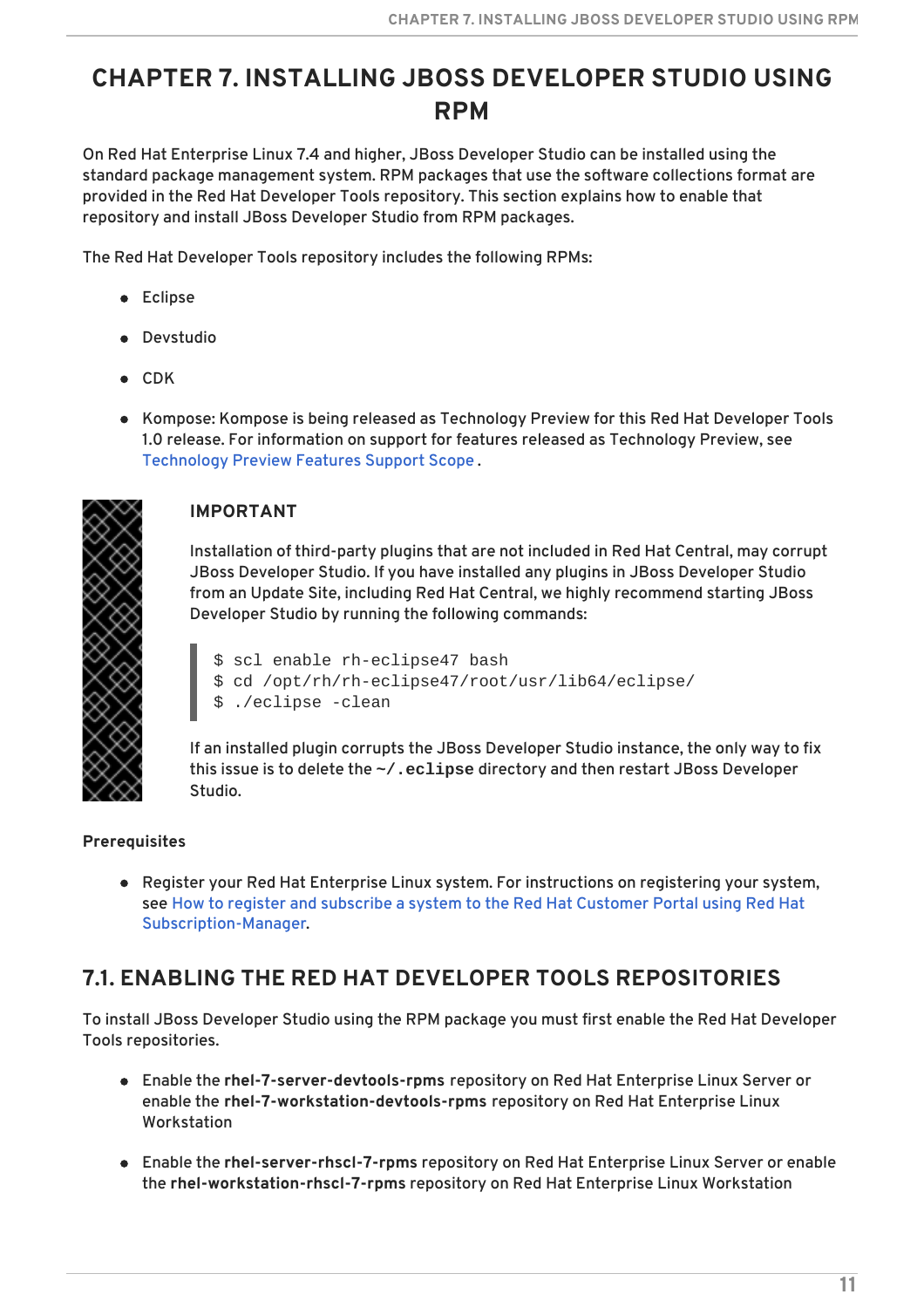

#### **NOTE**

Red Hat Developer Tools is not supported on the **Client** or the **ComputeNode** variant.

To enable the Red Hat Developer Tools repositories:

1. Run the following commands as the root user:

```
# subscription-manager repos --enable rhel-7-server-devtools-rpms
# subscription-manager repos --enable rhel-server-rhscl-7-rpms
```


#### **NOTE**

In the above command, depending on the variant of Red Hat Enterprise Linux that you are using, **Server** or **Workstation**, the commands will be:

- For the **Workstation** variant: **subscription-manager repos --enable rhel-7 workstation-devtools-rpms**
- For the **Server** variant: **subscription-manager repos --enable rhel-7 server-devtools-rpms**

For developers, we recommend using Red Hat Enterprise Linux Server for access to the widest range of development tools.

For more information on registering and attaching [subscriptions,](https://access.redhat.com/documentation/en-us/red_hat_subscription_management/1/html/rhsm/registering-machine-ui) see Using and Configuring Red Hat Subscription Management.

2. To add the Red Hat Developer Tools key to your system, run the following commands as the root user:

```
# cd /etc/pki/rpm-gpg
# wget -O RPM-GPG-KEY-redhat-devel
https://www.redhat.com/security/data/a5787476.txt
# rpm --import RPM-GPG-KEY-redhat-devel
```
### <span id="page-15-0"></span>**7.2. INSTALLING RED HAT JBOSS DEVELOPER STUDIO AND ITS DEPENDENCIES**

To install JBoss Developer Studio and all the dependencies, run the following command:

# yum install rh-eclipse47-devstudio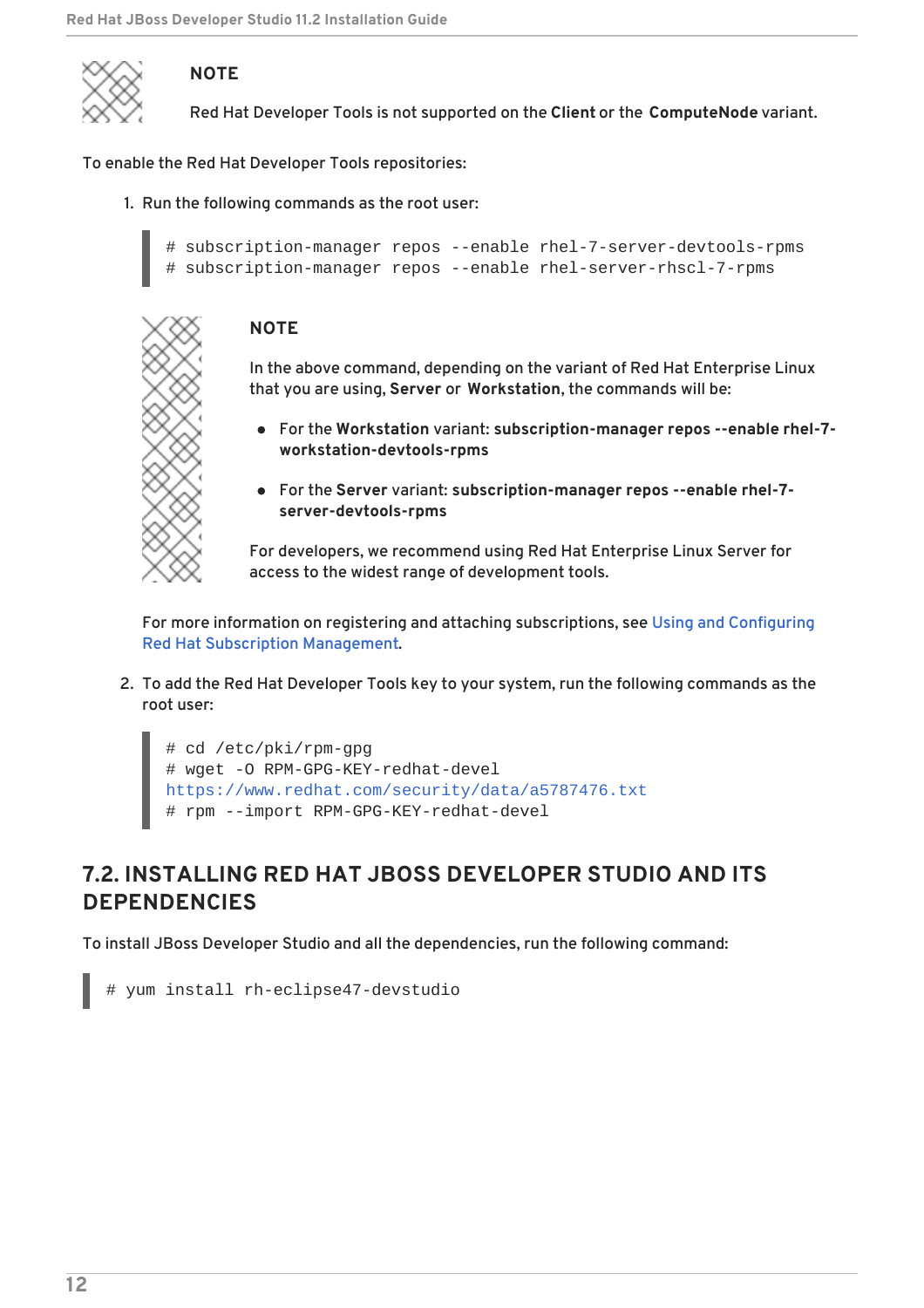## <span id="page-16-0"></span>**CHAPTER 8. PERFORMING ADVANCED INSTALLATION TASKS**

This section describes how to install Red Hat JBoss Developer Studio using a script and how to build the Red Hat JBoss Developer Studio installer from source code.

## <span id="page-16-1"></span>**8.1. INSTALLING RED HAT JBOSS DEVELOPER STUDIO USING A SCRIPT**

Use the scripted method to install Red Hat JBoss Developer Studio stand-alone using the GUI once and then a generated script for subsequent installations. This installation method enables simplified repeat installations or installations in bulk without stepping through the installer GUI for every installation.

The Red Hat JBoss Developer Studio stand-alone installer is available from a variety of sources, including the Red Hat Customer Portal.

To install Red Hat JBoss Developer Studio by script:

- 1. Download **Red Hat JBoss Developer Studio 11.2 Stand-alone Installer** from JBoss Developer Studio Software [Downloads.](https://access.redhat.com/jbossnetwork/restricted/listSoftware.html?product=jbossdeveloperstudio&downloadType=distributions)
- 2. Start the installer:
	- \$ cd */path/to/.jar*

\$ java -jar devstudio-11.2.0.GA-installer-standalone.jar

- 3. Follow the on-screen instructions to complete the installation process. After the installation is complete, an **InstallConfigRecord.xml** file is generated in the JBoss Developer Studio installation directory.
- 4. In the terminal window, enter the following command:



\$ java -jar devstudio-11.2.0.GA-installer-standalone.jar \ */path/to/devstudio/InstallConfigRecord.xml*



#### **NOTE**

The generated **InstallConfigRecord.xml** file is machine-specific and uses the Java Developer Kit and installation paths of your system. To use the **InstallConfigRecord.xml** file for other operating systems, Java Developer Kits, or paths, you must manually modify the file.

## <span id="page-16-2"></span>**8.2. BUILDING THE RED HAT JBOSS DEVELOPER STUDIO STAND-ALONE INSTALLER FROM SOURCE**

**Prerequisite**

Maven 3.3 or later, with Java 8 must be installed to build the installer from the source code. To obtain and configure Maven, see [http://maven.apache.org/.](http://maven.apache.org/)

To build the Red Hat JBoss Developer Studio stand-alone installer from source:

1. Clone the git repository by running the command: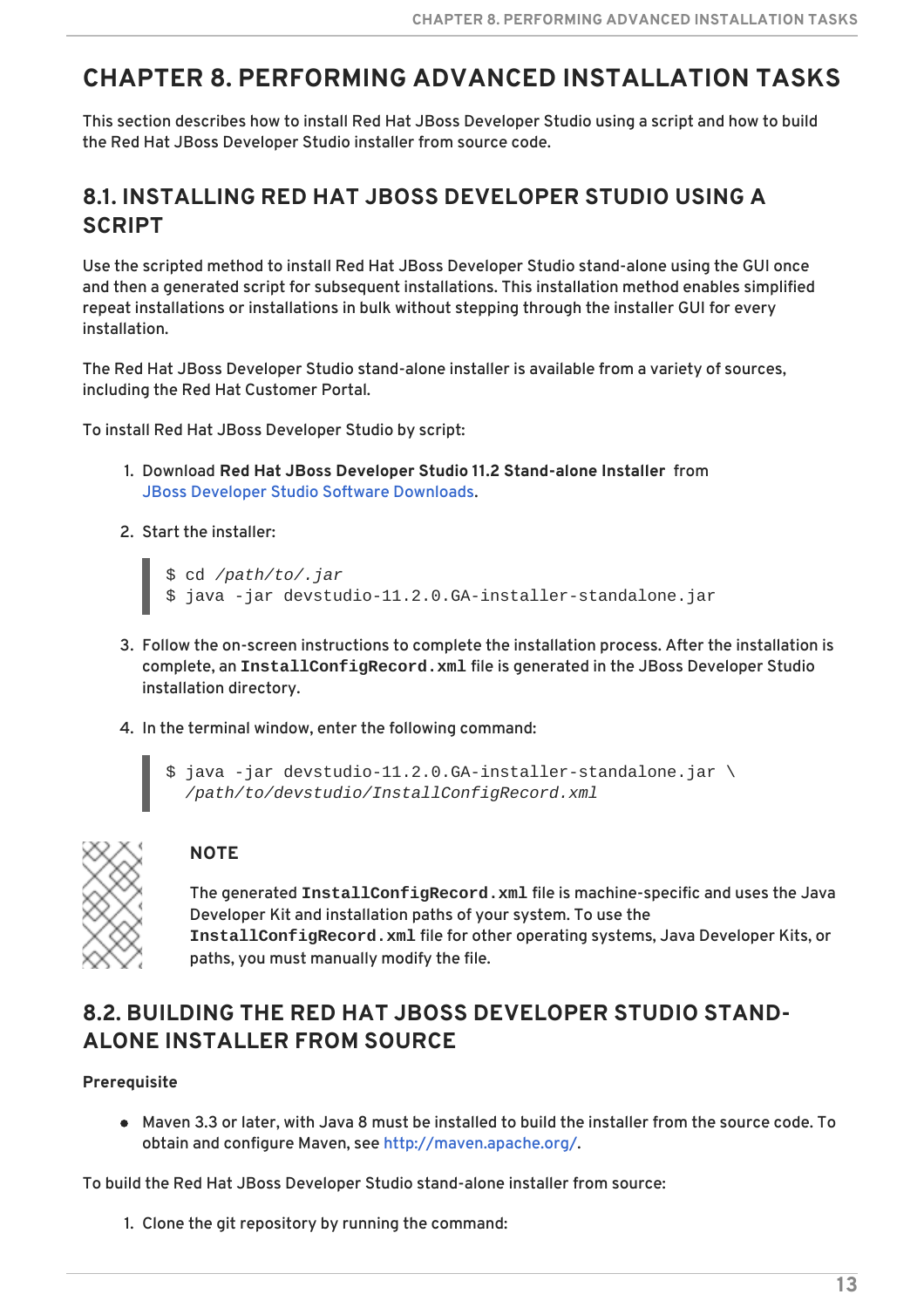<span id="page-17-0"></span>\$ git clone https://github.com/jbdevstudio/jbdevstudio-product.git

- 2. Checkout the **master** branch by running the command:
	- \$ git checkout master
- 3. Build the installer by following the instructions in the **jbdevstudio-product/README.adoc** file.



#### **NOTE**

The **jbdevstudio-product/README.adoc** file is located in the extracted current folder at the highest level.

Building takes some time to complete, after which the **devstudio-***[version]***-installerstandalone.jar** file will be located in the **/path/to/jbdevstudioproduct/installer/target** directory.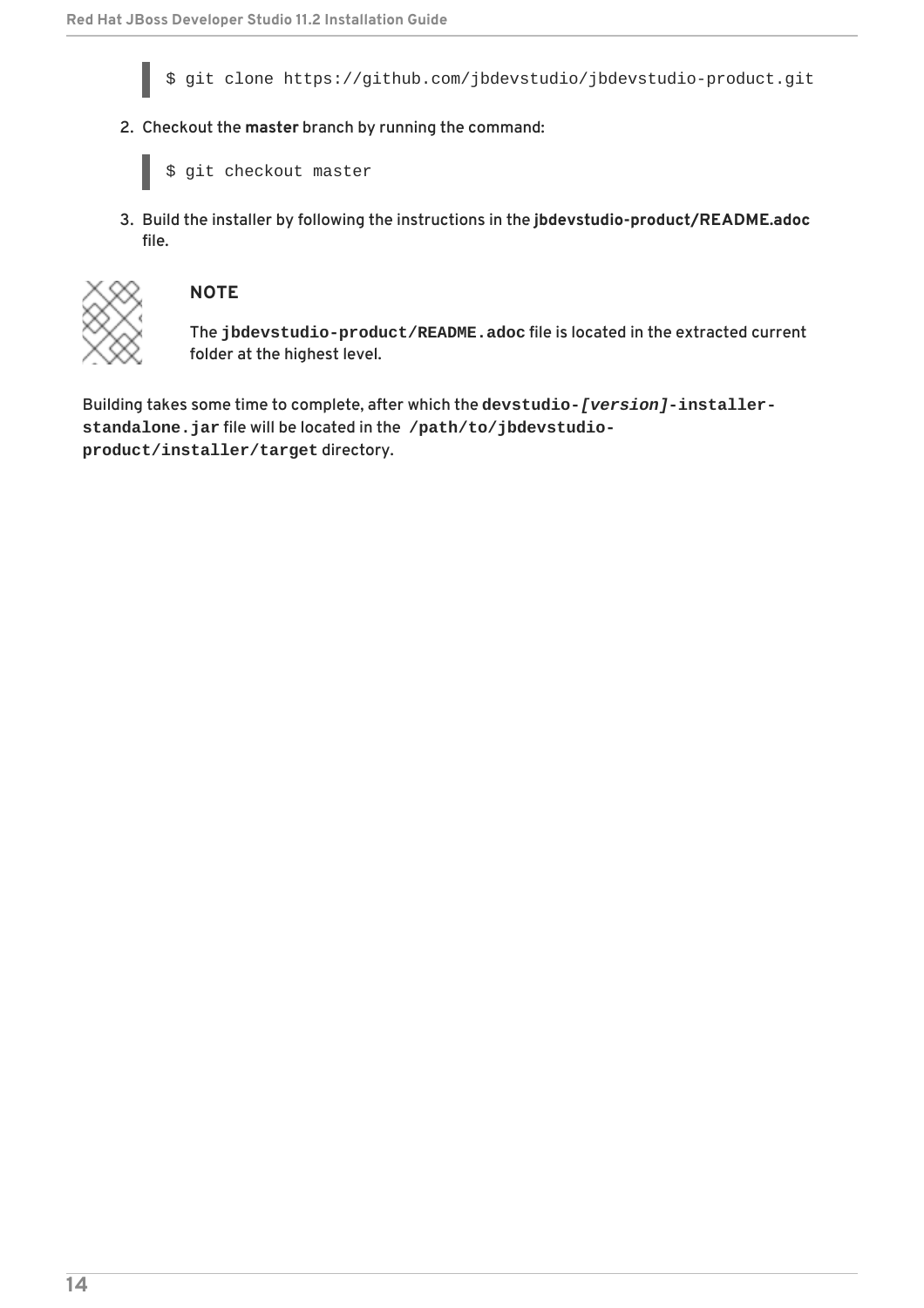## <span id="page-18-0"></span>**CHAPTER 9. UNINSTALLING RED HAT JBOSS DEVELOPER STUDIO**

You may want to uninstall a specific version of Red Hat JBoss Developer Studio if you have concluded development in one version, say 10.x, and you now want to install a newer version, say 11.x. However, you can have more than one version of Installer-installed Red Hat JBoss Developer Studio or Eclipseinstalled Red Hat JBoss Developer Studio on your system, provided you have these versions located in different directories.



#### **NOTE**

You can not have more than one version of RPM-installed Red Hat JBoss Developer Studio on the same system.

There are three ways to uninstall Red Hat JBoss Developer Studio, depending on how you installed it. The following sections describe the three methods:

- Section 9.1, ["Uninstalling](#page-18-1) Red Hat JBoss Developer Studio Installed Using the Installer"
- Section 9.2, ["Uninstalling](#page-19-0) Red Hat JBoss Developer Studio Installed in Eclipse"
- Section 9.3, ["Uninstalling](#page-20-0) Red Hat JBoss Developer Studio Installed Using RPM"

### <span id="page-18-1"></span>**9.1. UNINSTALLING RED HAT JBOSS DEVELOPER STUDIO INSTALLED USING THE INSTALLER**

To uninstall Red Hat JBoss Developer Studio:

- 1. Ensure that Red Hat JBoss Developer Studio is not running.
- 2. On the command line, navigate to **path/to/JBoss Developer Studio/Uninstaller**.
- 3. On the command line, type:

\$ java -jar uninstaller.jar

- 4. In the **IzPack Uninstaller** dialog box:
	- a. Click the **Force the deletion of <path\_to\_JBoss Developer Studio\_directory>** check box, to remove the entire Red Hat JBoss Developer Studio installation directory. If this is not selected, Red Hat JBoss Developer Studio will be uninstalled but some files will be left as is in the installation directory.
	- b. Click **Uninstall**.
- 5. After the progress bar shows **Finished**, click **Quit** to close the **Uninstaller** dialog box.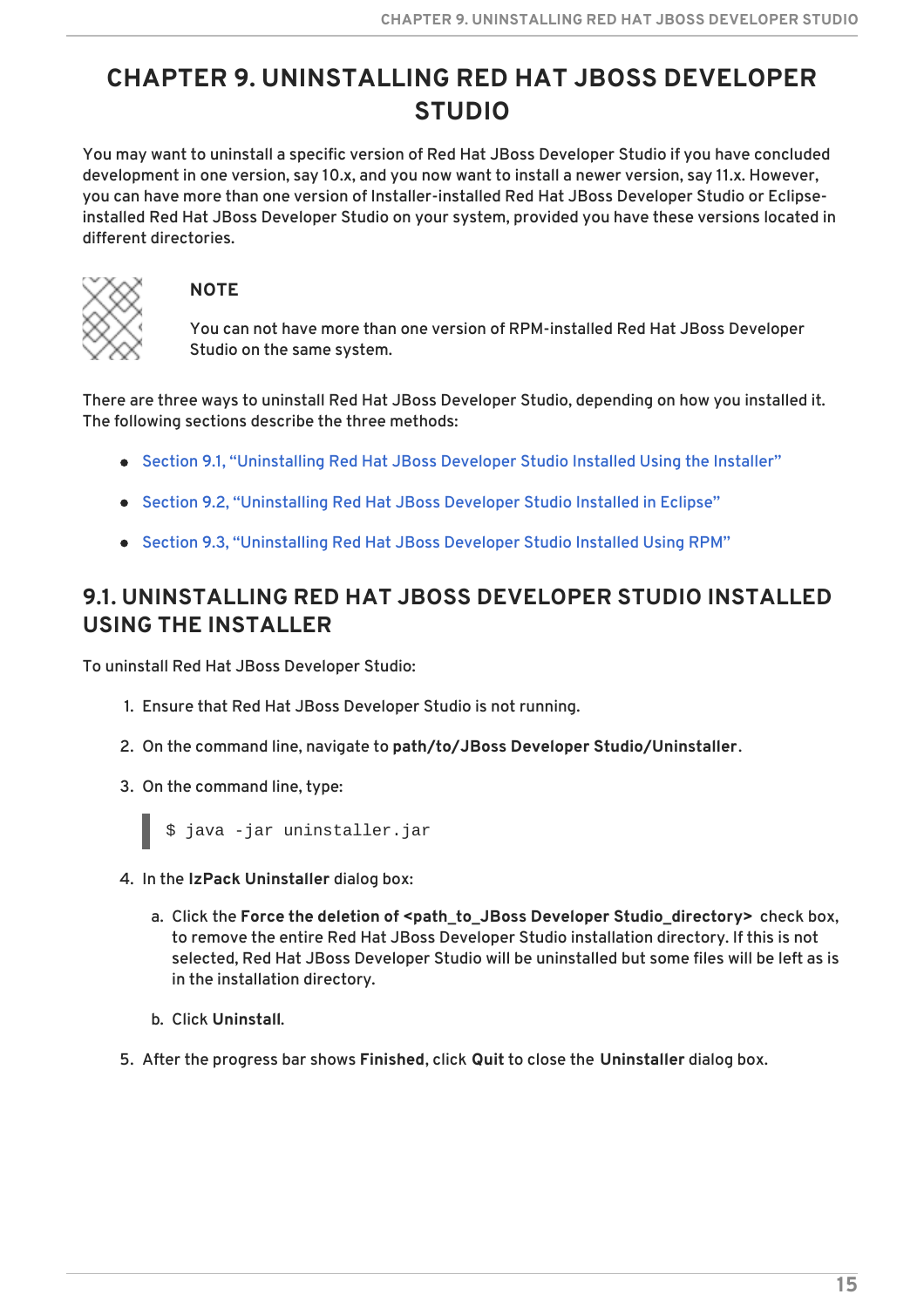



## <span id="page-19-0"></span>**9.2. UNINSTALLING RED HAT JBOSS DEVELOPER STUDIO INSTALLED IN ECLIPSE**

Red Hat JBoss Developer Studio can be uninstalled using the following steps regardless of whether it was installed via Eclipse Marketplace or the update .zip file.

To uninstall Red Hat JBoss Developer Studio:

- 1. Start Eclipse Oxygen.
- 2. Click **Help** > **Eclipse Marketplace**.
- 3. In the **Eclipse Marketplace** window, **Find** field, type *Red Hat JBoss Developer Studio*and then click **Go**.
- 4. Click **Installed** in the **Red Hat JBoss Developer Studio** *<version>* section.
- 5. Click the **Update** drop-down list to view the options available. Click **Uninstall**.

**Figure 9.2. Uninstall Button**

|                            |                                                                                                                                                                                 | Eclipse Marketplace |  | ×                                   |           |
|----------------------------|---------------------------------------------------------------------------------------------------------------------------------------------------------------------------------|---------------------|--|-------------------------------------|-----------|
| <b>Eclipse Marketplace</b> | Select solutions to install. Press Install Now to proceed with installation.<br>Press the "more info" link to learn more about a solution.                                      |                     |  |                                     |           |
|                            | Search Recent Popular Favorites Installed CEclipse-Newsletter (Oct 2017)                                                                                                        |                     |  |                                     |           |
|                            | Red Hat JBoss Developer Studio 11.1.0.GA                                                                                                                                        |                     |  |                                     |           |
|                            | Single Development Tool, Tailored for Extreme Productivity. JBoss® Developer Studio provides superior support for your entire<br>development lifecycle. It includes a more info |                     |  |                                     |           |
| by Red Hat, Inc., EPL      | Dosstools maven hibernate Mobile JSF                                                                                                                                            |                     |  |                                     |           |
| ★ 58<br>×                  | Installs: 82.5K (1,697 last month)                                                                                                                                              |                     |  | Update<br>$\boldsymbol{\mathrm{w}}$ | Update    |
|                            |                                                                                                                                                                                 |                     |  |                                     | Change    |
| Marketplaces               |                                                                                                                                                                                 |                     |  |                                     | Uninstall |
| 1. Q                       |                                                                                                                                                                                 |                     |  |                                     |           |
|                            |                                                                                                                                                                                 |                     |  |                                     |           |
|                            |                                                                                                                                                                                 |                     |  |                                     |           |
| ℗                          |                                                                                                                                                                                 |                     |  |                                     |           |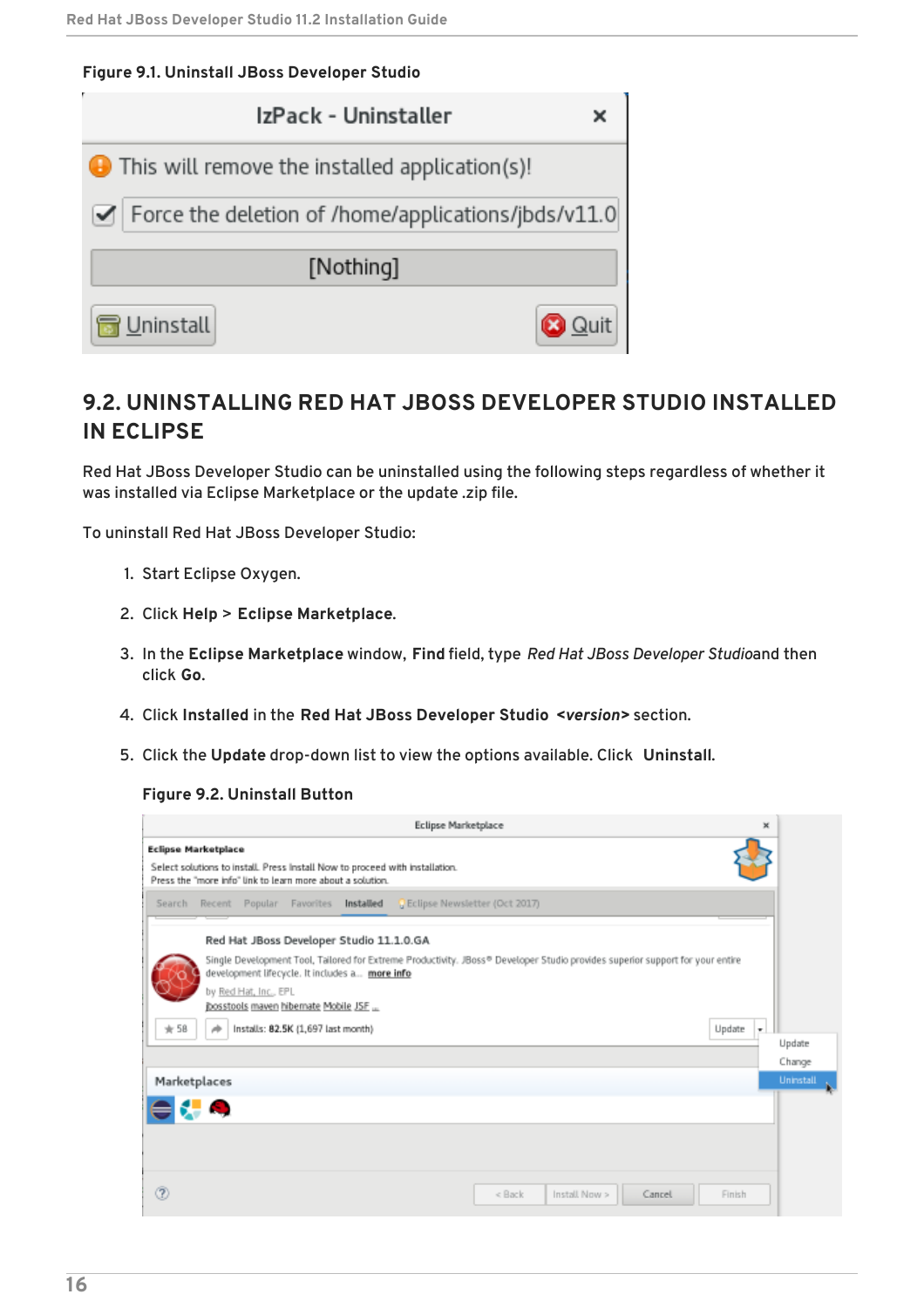- 6. In the **Confirm Selected Features** window, ensure that **Red Hat JBoss Developer Studio** *<version>* is selected and click **Confirm**.
- 7. Click **Finish**.

**Figure 9.3. Confirm Selected Feature Deletion**

|                                                 | Eclipse Marketplace                                                                                       | ×      |
|-------------------------------------------------|-----------------------------------------------------------------------------------------------------------|--------|
| <b>Confirm Selected Features</b>                | Press Confirm to continue with the installation. Or go back to choose more solutions to install.          |        |
| √ X com.jboss.devstudio.core.feature (required) | Red Hat JBoss Developer Studio Integration Stack 11.0.0.GA https://devstudio.redhat.com/11/stable/updates |        |
|                                                 |                                                                                                           |        |
|                                                 | < Install More<br>Confirm<br>Cancel                                                                       | Finish |

8. In the **Software Updates** dialog box, click **Yes** to restart Eclipse for the changes to take effect.

### <span id="page-20-0"></span>**9.3. UNINSTALLING RED HAT JBOSS DEVELOPER STUDIO INSTALLED USING RPM**

To uninstall Red Hat JBoss Developer Studio completely, including Eclipse and the included plugins, use the following command:

# yum remove rh-eclipse47\\*

To uninstall only Red Hat JBoss Developer Studio and leave Eclipse and other plugins as is, use the following command:

# yum remove rh-eclipse47-devstudio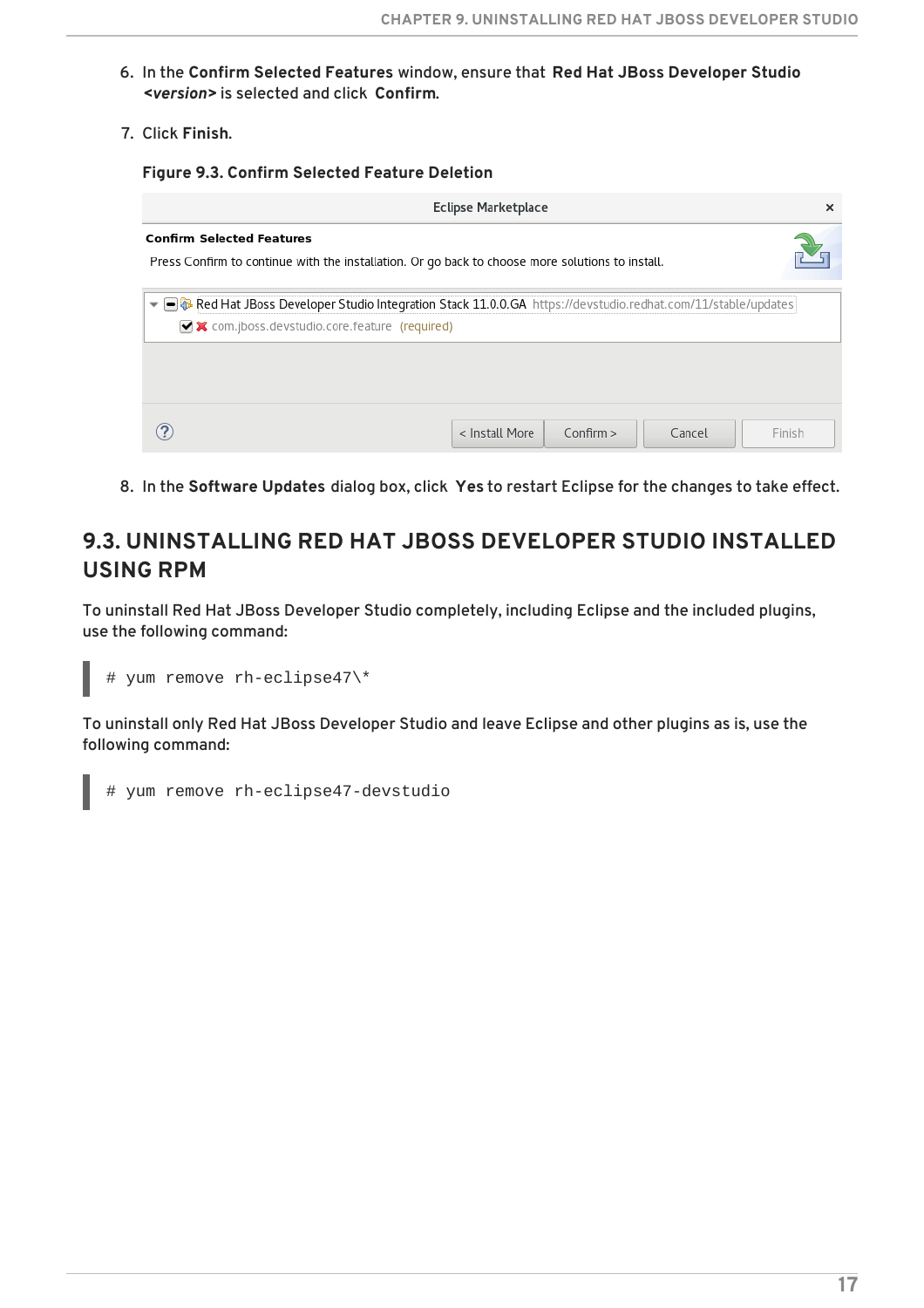## <span id="page-21-0"></span>**CHAPTER 10. UPGRADING RED HAT JBOSS DEVELOPER STUDIO**

Depending on your need, refer to the following sections to upgrade Red Hat JBoss Developer Studio:

- Section 10.1, ["Upgrading](#page-21-1) Major Versions of Red Hat JBoss Developer Studio"
- Section 10.2, "Updating Minor Versions of Red Hat JBoss [Developer](#page-22-2) Studio"
- Section 10.3, "Updating Red Hat JBoss [Developer](#page-22-0) Studio Installed Using RPM"

## <span id="page-21-1"></span>**10.1. UPGRADING MAJOR VERSIONS OF RED HAT JBOSS DEVELOPER STUDIO**

Each major version of Red Hat JBoss Developer Studio is based on a different version of Eclipse. As a result, it is not possible to update an older major version of Red Hat JBoss Developer Studio to a newer major version. For example, it is not possible to update a devstudio 9.x installation to 10.x, nor is it possible to update a 10.x installation to 11.x. However, it is possible to use the workspaces created using Red Hat JBoss Developer Studio 10.x with Red Hat JBoss Developer Studio 11.x.

The following table details the version of Eclipse supported with each major version of Red Hat JBoss Developer Studio:

| Red Hat JBoss Developer Studio Version | <b>Base Eclipse Version</b> |
|----------------------------------------|-----------------------------|
| JBoss Developer Studio 11.x            | Eclipse Oxygen (4.7)        |
| Red Hat JBoss Developer Studio 10.x    | Eclipse Neon (4.6)          |
| Red Hat JBoss Developer Studio 9.x     | Eclipse Mars (4.5)          |
| Red Hat JBoss Developer Studio 8.x     | Eclipse Luna (4.4)          |
| Red Hat JBoss Developer Studio 7.x     | Eclipse Kepler (4.3)        |
| Red Hat JBoss Developer Studio 6.x     | Eclipse Juno (4.2)          |

#### **Table 10.1. Eclipse Version Support Matrix**

## <span id="page-21-2"></span>**10.2. UPDATING MINOR VERSIONS OF RED HAT JBOSS DEVELOPER STUDIO**

You can update your Red Hat JBoss Developer Studio to the latest minor versions within the major release. For example, you can update your Red Hat JBoss Developer Studio 11.1 installation to 11.2.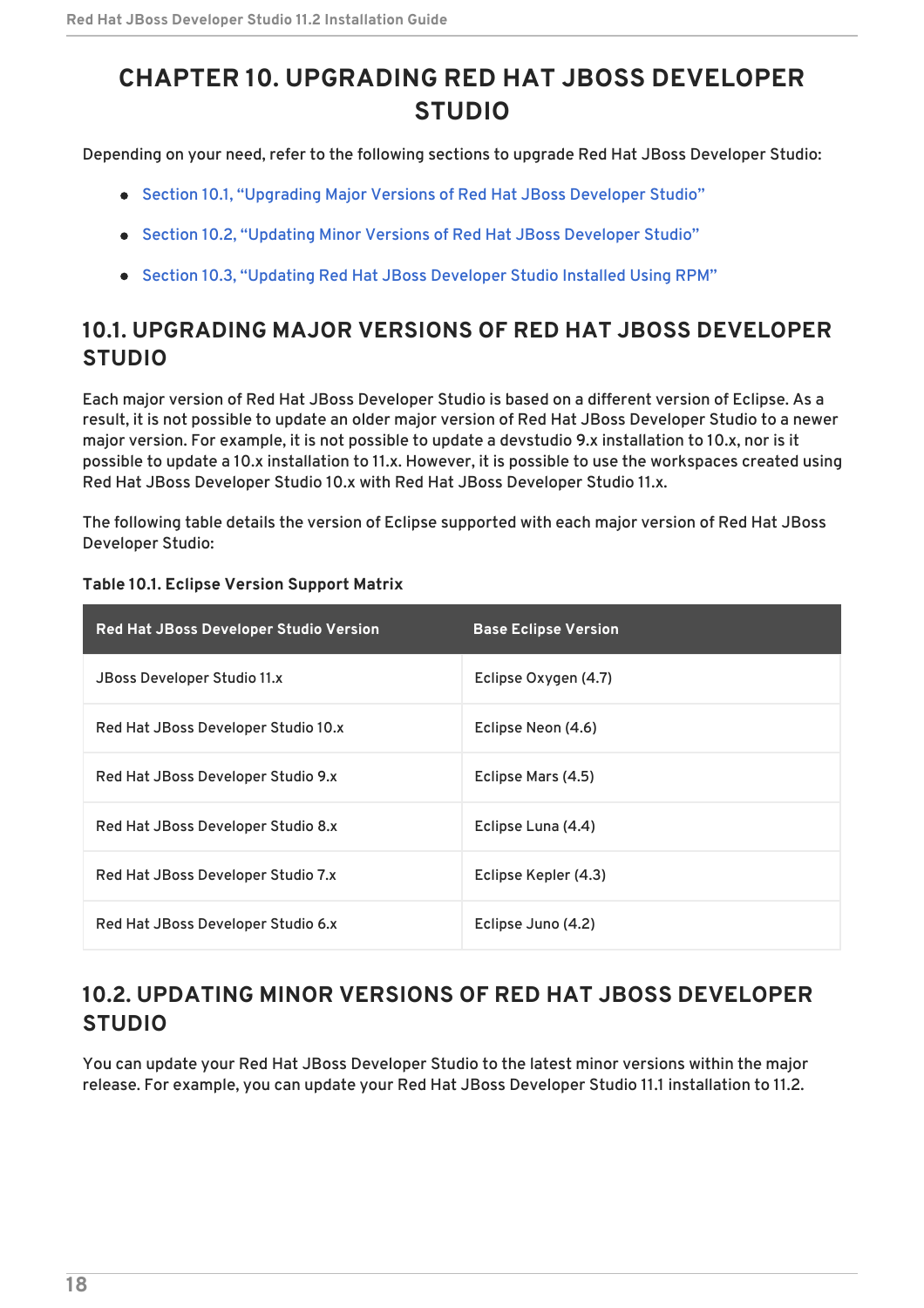<span id="page-22-2"></span>

#### **IMPORTANT**

Before updating, back up your workspace. In addition to your project files, your workspace contains metadata about customized settings and preferences for the IDE. To back up your workspace, either copy the workspace directory to a backup location, or save it as a compressed file.

You may be automatically notified by the IDE when the Red Hat JBoss Developer Studio 11.y update is available, depending on your IDE settings for automatic updates.

Alternatively, use the following instructions to manually check for and apply the most recent Red Hat JBoss Developer Studio update:

- 1. In the IDE, click **Window** > **Preferences**, expand **Install/Update** and click **Available Software Sites**.
- 2. In the **Available Software Sites** table, ensure the URL <https://devstudio.redhat.com/11/stable/updates/> is listed or, if not listed, add it.
- 3. Close the **Preferences** window.
- 4. Click **Help** > **Check for Updates**.
- 5. For any Red Hat JBoss Developer Studio updates found, follow the on-screen instructions to apply the update.

During the update process, you may receive warnings about installing unsigned content. If this is the case, review the details of the content and if satisfied click **OK** to continue with the update.

After updating is complete, you are prompted to restart the IDE. Click **Yes** to restart immediately or **No** to save any unsaved changes to open projects. Note that IDE changes do not take effect until the IDE is restarted.

## <span id="page-22-0"></span>**10.3. UPDATING RED HAT JBOSS DEVELOPER STUDIO INSTALLED USING RPM**

Depending on whether you want to upgrade a major version of Red Hat JBoss Developer Studio or update a minor version of Red Hat JBoss Developer Studio, use one of the following methods:

- Section 10.3.1, ["Upgrading](#page-22-1) Major Versions of Red Hat JBoss Developer Studio Installed Using RPM"
- Section 10.3.2, "Updating Minor Versions of Red Hat JBoss [Developer](#page-23-0) Studio Installed Using RPM"

#### <span id="page-22-1"></span>**10.3.1. Upgrading Major Versions of Red Hat JBoss Developer Studio Installed Using RPM**

If you have installed JBoss Developer Studio 10.x using the RPM package, you can not update to Red Hat JBoss Developer Studio 11.x using the package manager. However, it is possible to retain **rheclipse46** and also install **rh-eclipse47**, simultaneously.

To upgrade an existing Red Hat JBoss Developer Studio installation to a newer version, perform the following steps: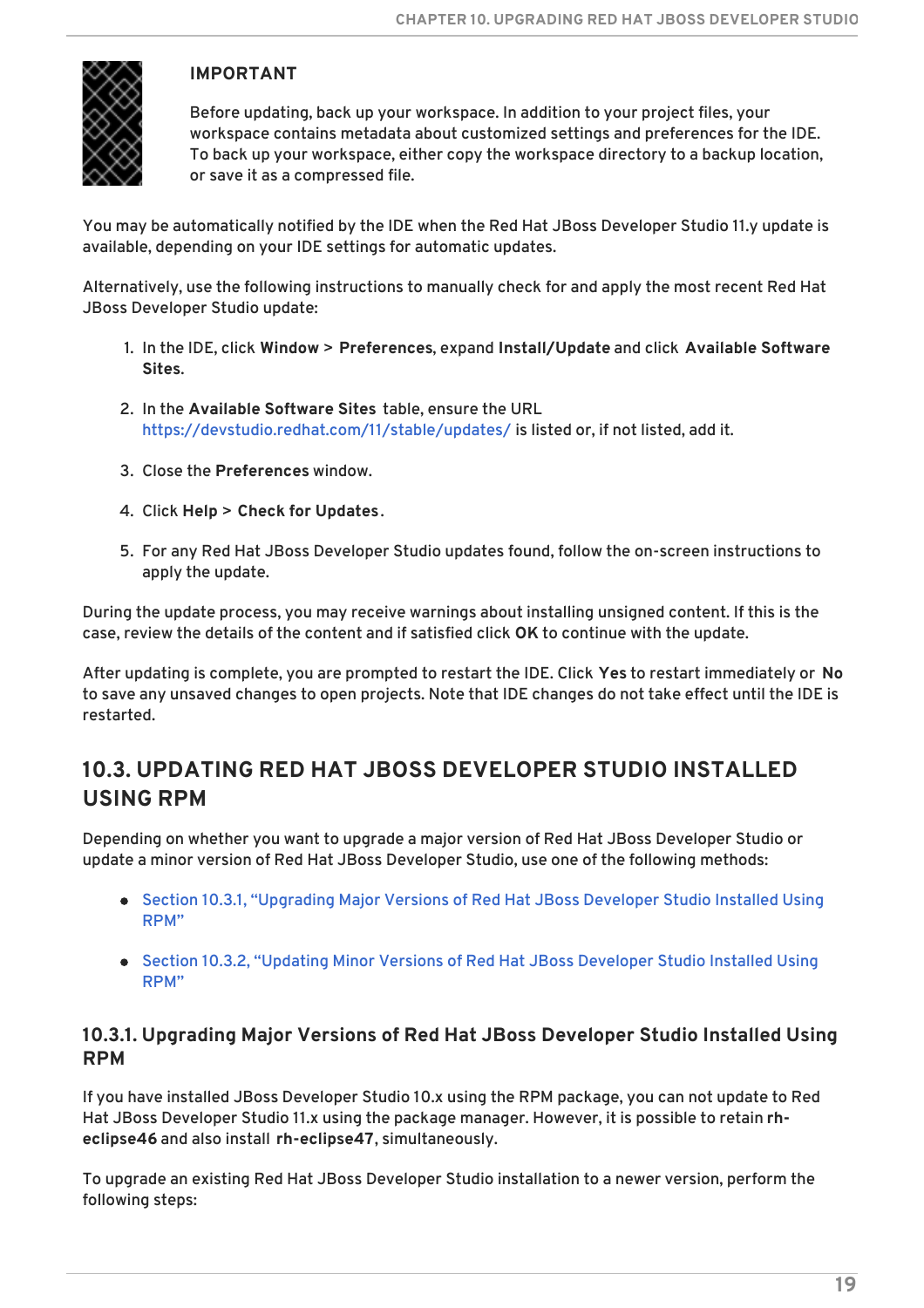1. To uninstall Red Hat JBoss Developer Studio completely, including Eclipse and the included plugins, use the following command:

# yum remove rh-eclipse46\\*

2. To install rh-eclipse47 see, Chapter 7, *Installing JBoss [Developer](#page-14-0) Studio Using RPM*.

#### <span id="page-23-0"></span>**10.3.2. Updating Minor Versions of Red Hat JBoss Developer Studio Installed Using RPM**

To update Red Hat JBoss Developer Studio 11.x to 11.y, use the following command:

# yum update rh-eclipse47\\*